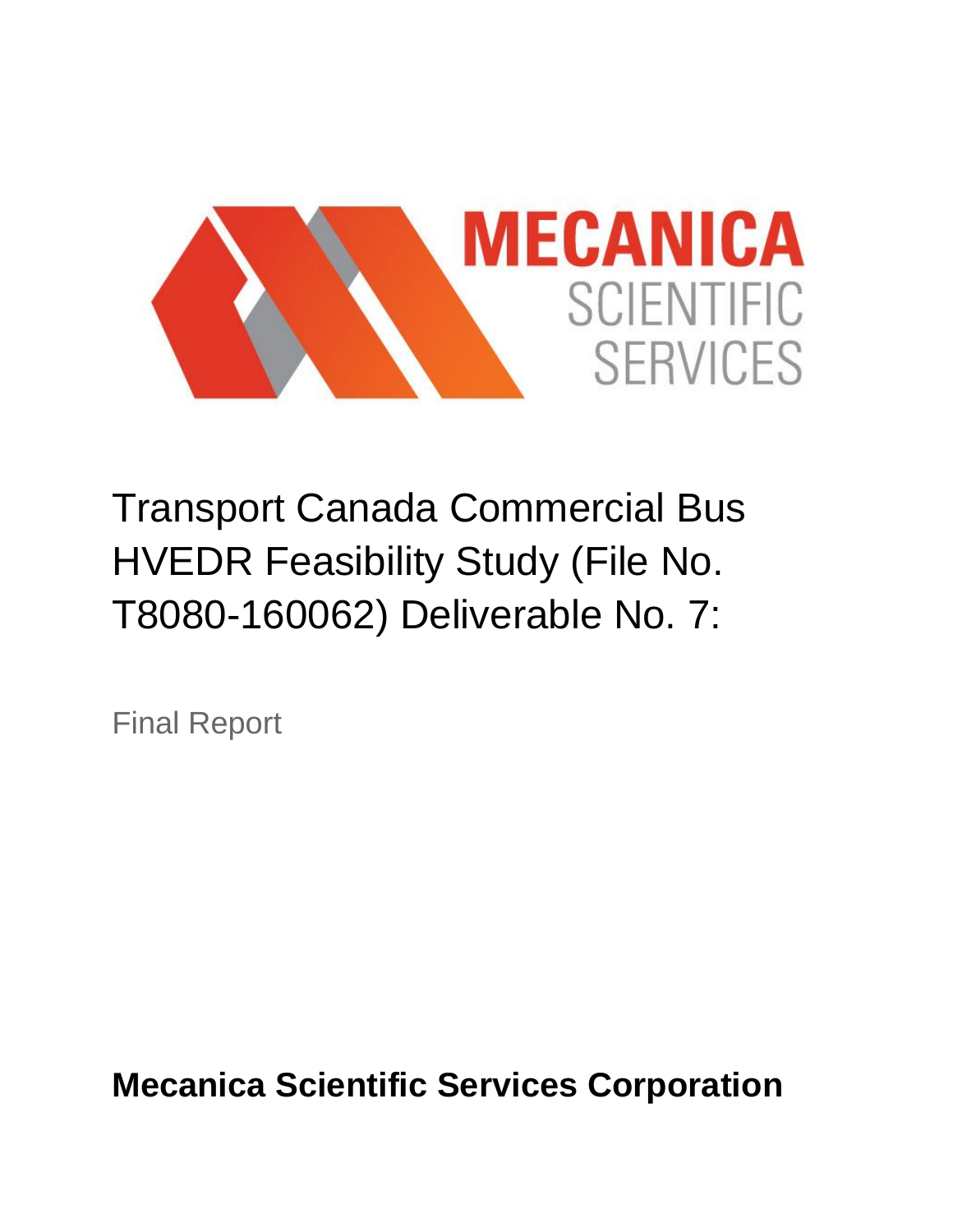### **TECHNICAL REPORT DOCUMENTATION PAGE**

|                      | 1. REPORT                                                                                                                                                                                                         | 2. REPORT DATE                                      | 3. PUBLISHED DATE                                                                                         |  |  |
|----------------------|-------------------------------------------------------------------------------------------------------------------------------------------------------------------------------------------------------------------|-----------------------------------------------------|-----------------------------------------------------------------------------------------------------------|--|--|
|                      | <b>NUMBER</b>                                                                                                                                                                                                     | March 31, 2018                                      | May 11, 2018                                                                                              |  |  |
|                      | T8080-160062 MSSC                                                                                                                                                                                                 |                                                     |                                                                                                           |  |  |
|                      | Deliverable No. 7                                                                                                                                                                                                 |                                                     |                                                                                                           |  |  |
|                      | 4. TITLE                                                                                                                                                                                                          |                                                     | 5. DELIVERABLE                                                                                            |  |  |
|                      | <b>Transport Canada Commercial Bus HVEDR Feasibility</b>                                                                                                                                                          |                                                     | <b>Final Report</b>                                                                                       |  |  |
|                      | Study Deliverable No. 7                                                                                                                                                                                           |                                                     |                                                                                                           |  |  |
|                      | 6. AUTHOR(S)                                                                                                                                                                                                      |                                                     | 7. SUPPLEMENTARY NOTES                                                                                    |  |  |
|                      |                                                                                                                                                                                                                   | Christopher Armstrong, Bradley Higgins, Krystina M. | There are 5 individual reports that make up the full                                                      |  |  |
|                      | Engleman, John Grindey, Kristina Lombardi, Jacobo                                                                                                                                                                 |                                                     | report for this Feasibility Study (Deliverable No. 3                                                      |  |  |
|                      | Pardo, Henry Ramirez, Henry Schmoker and John                                                                                                                                                                     |                                                     | through Deliverable No. 7)                                                                                |  |  |
|                      | <b>Steiner</b>                                                                                                                                                                                                    |                                                     |                                                                                                           |  |  |
|                      | 8. PERFORMING ORGANIZATION NAME AND                                                                                                                                                                               |                                                     | 9. CONTRACT NUMBER                                                                                        |  |  |
|                      | <b>ADDRESS</b>                                                                                                                                                                                                    |                                                     | T8080-160062                                                                                              |  |  |
|                      | Mecanica Scientific Services Corp                                                                                                                                                                                 |                                                     |                                                                                                           |  |  |
|                      | 3051 Sturgis Road                                                                                                                                                                                                 |                                                     |                                                                                                           |  |  |
|                      | Oxnard, California, 93030                                                                                                                                                                                         |                                                     |                                                                                                           |  |  |
|                      |                                                                                                                                                                                                                   | 10. SPONSORING AGENCY NAME AND ADDRESS              | 11. SPONSORING AGENCY ROUTING SYMBOL                                                                      |  |  |
|                      | <b>Transport Canada</b>                                                                                                                                                                                           |                                                     | <b>ASFCA</b>                                                                                              |  |  |
|                      | Motor Vehicle Safety                                                                                                                                                                                              |                                                     | <b>Collision Investigations and Research</b>                                                              |  |  |
|                      | 330 Sparks Street                                                                                                                                                                                                 |                                                     |                                                                                                           |  |  |
|                      | Ottawa, ON, Canada, K1A 0N5<br>12. ABSTRACT                                                                                                                                                                       |                                                     |                                                                                                           |  |  |
|                      |                                                                                                                                                                                                                   |                                                     | The following report is the submission for Transport Canada, T8080-160062 Feasibility Study of Event Data |  |  |
|                      |                                                                                                                                                                                                                   |                                                     |                                                                                                           |  |  |
|                      | Recorder for Commercial Buses, Deliverable No. 7, "Final Report." This summary report discusses the<br>implications for developing a commercial passenger bus event data recorder (EDR) standard, focusing on the |                                                     |                                                                                                           |  |  |
|                      | feasibility of equipping heavy vehicle event data recorders (HVEDRs) in motorcoaches, buses and school buses.                                                                                                     |                                                     |                                                                                                           |  |  |
|                      | A review of international studies suggests that the use of EDR/HVEDRs in commercial fleets can improve                                                                                                            |                                                     |                                                                                                           |  |  |
|                      | accident rates, driver safety and training, and crash analysis while the data made available to transportation                                                                                                    |                                                     |                                                                                                           |  |  |
|                      | safety authorities can help identify highway/infrastructure design issues and vehicle or system issues, as well as                                                                                                |                                                     |                                                                                                           |  |  |
|                      | refine national crash and emergency response databases. This report also presents a history of international                                                                                                      |                                                     |                                                                                                           |  |  |
|                      | regulatory frameworks for heavy vehicle data recording and explores the current status and challenges to                                                                                                          |                                                     |                                                                                                           |  |  |
|                      | HVEDR regulation. What follows is a discussion of the technical feasibility of a commercial bus EDR standard                                                                                                      |                                                     |                                                                                                           |  |  |
|                      | through two prevalent engineering and design methods: an original equipment manufacturer (OEM) device                                                                                                             |                                                     |                                                                                                           |  |  |
|                      | solution and an aftermarket add-on device solution. Because standardization must account for variations in                                                                                                        |                                                     |                                                                                                           |  |  |
|                      | current HVEDR industry implementations, this report concludes with technical recommendations for data                                                                                                             |                                                     |                                                                                                           |  |  |
|                      | elements and formatting, recording and reporting rates, preservation and retrieval.                                                                                                                               |                                                     |                                                                                                           |  |  |
| 13. ACKNOWLEDGEMENTS |                                                                                                                                                                                                                   |                                                     |                                                                                                           |  |  |
|                      |                                                                                                                                                                                                                   |                                                     | The Mecanica team would like to acknowledge Mr. Timothy Cheek, P.E. (Charlotte, NC), Mr. David Plant,     |  |  |
|                      | P.E. (Washington, D.C.) and Mr. Timothy Austin (Appleton, WI) for their contributions, expertise and                                                                                                              |                                                     |                                                                                                           |  |  |
|                      | guidance in this project. The team would like to acknowledge Sr. Abraham Pardo (Cuidad de Mexico,                                                                                                                 |                                                     |                                                                                                           |  |  |
|                      | Mexico) for his expertise, guidance, and input on the Mexican national bus industry. We would also like to                                                                                                        |                                                     |                                                                                                           |  |  |
|                      | acknowledge the Mecanica Scientific Services Team for their contribution in releasing this document.                                                                                                              |                                                     |                                                                                                           |  |  |
|                      | 14. KEY WORDS                                                                                                                                                                                                     |                                                     |                                                                                                           |  |  |
|                      | EDR, HVEDR, Event Data Recorder, bus, school bus, motorcoach                                                                                                                                                      |                                                     |                                                                                                           |  |  |
|                      | <b>15. SECURITY CLASSIFICATION</b>                                                                                                                                                                                |                                                     | 16. NUMBER OF PAGES                                                                                       |  |  |
|                      | Unclassified                                                                                                                                                                                                      |                                                     | 32                                                                                                        |  |  |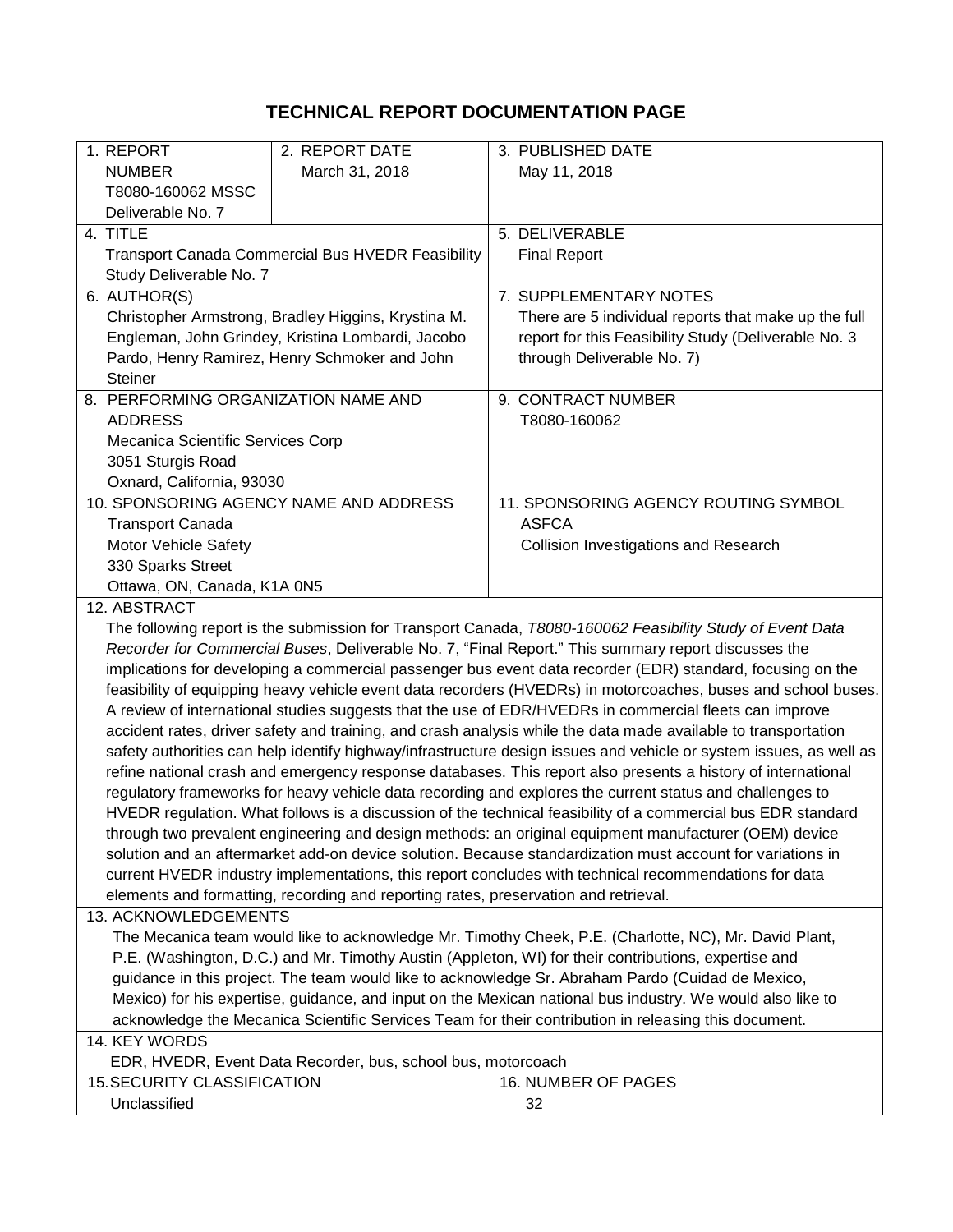# TABLE OF CONTENTS

| 3.1.3 Highway Infrastructure Design & National Emergency Databases 8                |
|-------------------------------------------------------------------------------------|
| 3.2 Foundations for Commercial Bus & Motorcoach EDR Standardization  11             |
| 3.3 Current Status of Heavy Vehicle Data Recorders in Commercial Passenger Buses 13 |
|                                                                                     |
|                                                                                     |
|                                                                                     |
| APPENDIX B - HISTORY OF EDR/HVEDR SAFETY RECOMMENDATIONS & STANDARDS                |
|                                                                                     |
|                                                                                     |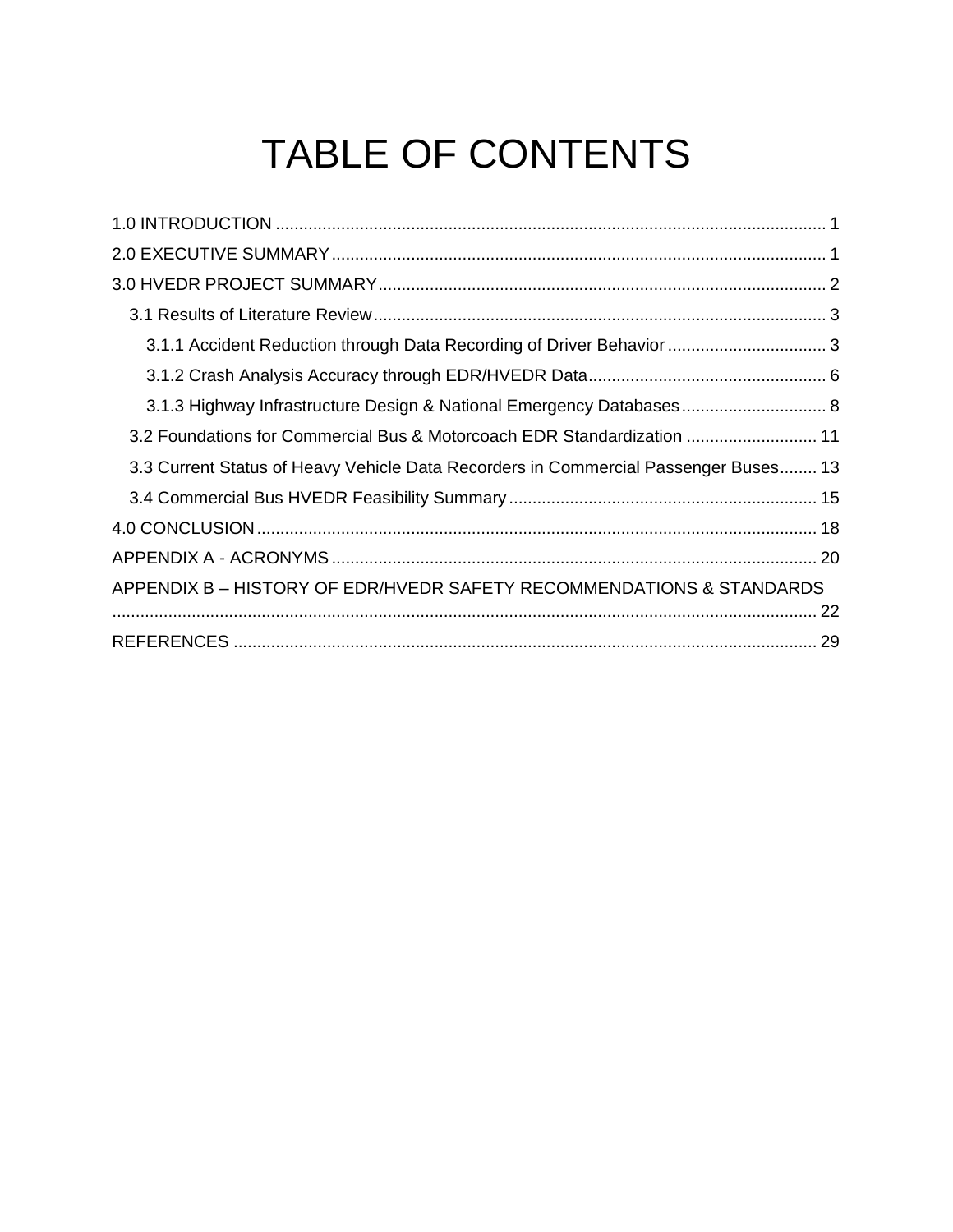## <span id="page-3-0"></span>1.0 INTRODUCTION

On September 18, 2013 at approximately 08:48 AM, a collision occurred between a westward VIA Rail Canada (VIA) commuter train and an OC Transpo model-year 2012 Alexander Dennis Enviro500 42-foot-long double-decker bus, equipped with a Cummins turbo-diesel engine with electronic controls with HVEDR functionality. VIA was operating the daily westward VIA 51 from Montréal, Quebec, to Toronto, Ontario, via Ottawa. The VIA 51 train was comprised of one General Electric Genesis (Model EPa42) locomotive at the head of the train, equipped with a locomotive event recorder (LER).

The collision resulted in six fatalities, nine serious injuries and approximately 25 minor injuries among the occupants of the double-decker bus. The final investigation report authored by Transportation Safety Board of Canada (TSB) contained numerous safety recommendations, with one of those recommendations focused on commercial and passenger bus **event data recorders (EDRs)**. TSB investigators identified eight "electronic units" (electronic control units) on the AD double-decker bus, including the "ECM" (Cummins Engine "electronic control module") data recorder. As a result of this investigation, TSB published Recommendation R15-03, which suggested the "Department of Transport require commercial passenger buses to be equipped with dedicated, crashworthy, event data recorders."<sup>1</sup>

TSB Recommendation R15-03 is the triggering event for Transport Canada to request this research for the *Feasibility Study of Event Data Recorders (EDRs) for Commercial Buses (T8080- 160062)*. Mecanica Scientific Services Corporation (MSSC) was awarded a contract to submit to Transport Canada a feasibility study for developing a commercial passenger bus EDR standard for Canada.

The following report is the submission for Transport Canada, *T8080-160062 Feasibility Study of Event Data Recorders for Commercial Buses*, Deliverable No. 7, "Final Report," which summarizes the discussion and implications for developing this commercial passenger bus EDR standard, focusing on the feasibility of equipping **heavy vehicle event data recorders (HVEDRs)** for commercial passenger buses and the advantages and challenges of implementing this standard.

## <span id="page-3-1"></span>2.0 EXECUTIVE SUMMARY

Multiple studies worldwide have shown that the use of EDR in commercial fleets has resulted in reduced accident rates after drivers are educated and understand the presence of the EDR as well as its purpose and function. This reduction of accident rates is typically temporary, however, unless EDR data is used proactively to mentor drivers continuously. Additionally, multiple studies

<sup>1</sup> TSB, *Crossing Collision, Via Rail Canada Inc. Passenger Train No. 51, OC Transpo Double-Decker Bus No. 8017, Mile 3.30, Smiths Falls Subdivision, Ottawa, Ontario, 18 September 2013*, Railway Investigation Report No. R13T0192, Dec. 2015.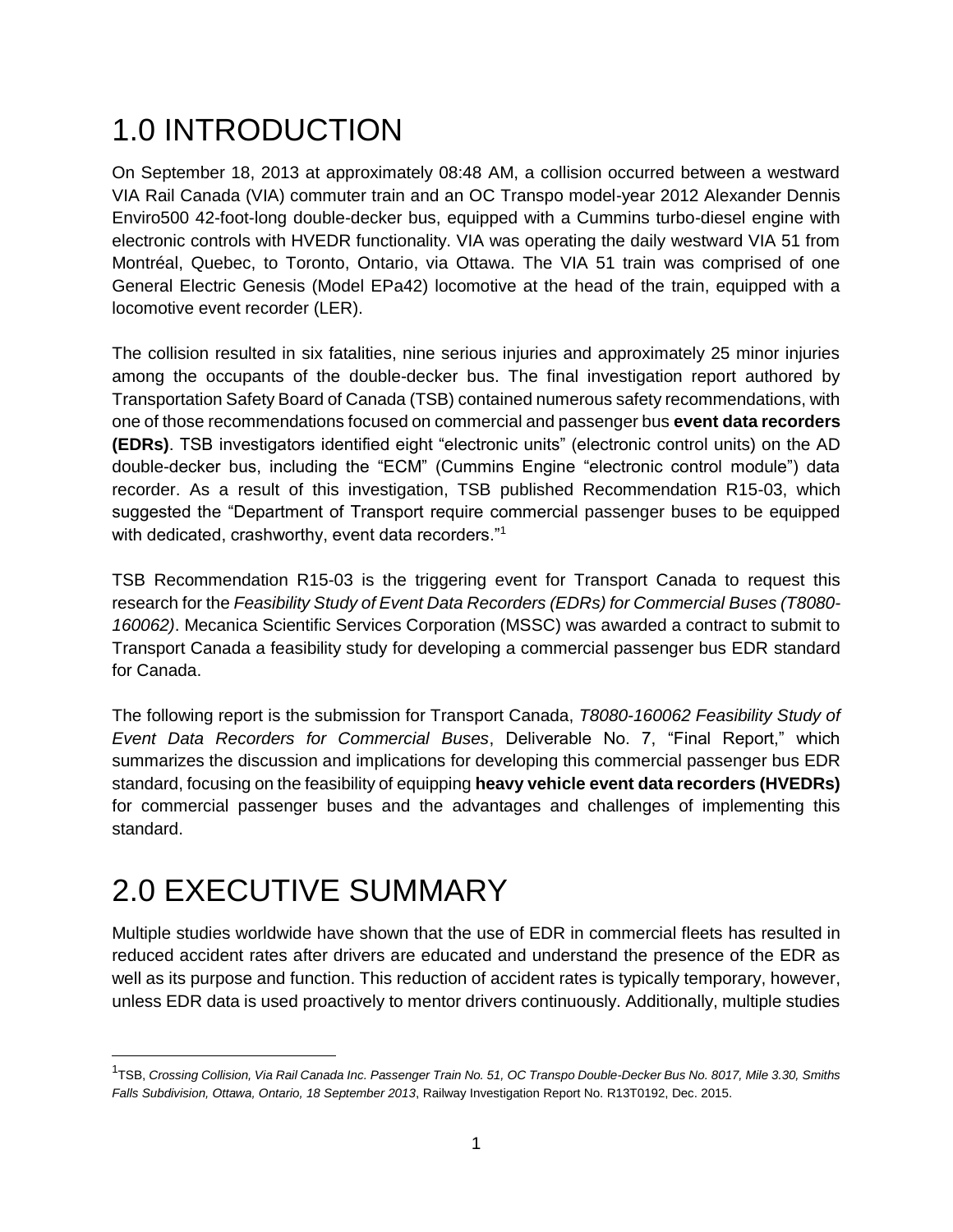have also shown that if EDR data is consistently used to mentor or coach drivers, the reduction of the fleets accident rate can be sustained.

As automated driver systems (ADS) and autonomous driver assistance systems (ADAS) enter major transportation systems, stakeholders such as regulatory agencies and OEMs will require the ability to test and validate these advanced systems. In the unfortunate event of an accident, there will be a need for the ability to evaluate the readiness of the ADS or ADAS function and to what level the ADS or ADAS was in control versus the actions (or inactions) of the driver.

A finite list of data elements for an accident reconstructionist (private, government agency crash investigator, or law enforcement investigator) will be needed to determine how a driver's actions (or inactions) contributed to a crash and to what level the ADS or ADAS technology was engaged or intervening.

In addition to EDR/HVEDR's role in analyzing driver behavior and improving motor-vehicle operator safety, federal transportation safety agencies such as Transport Canada, National Highway Traffic Safety Administration (NHTSA) and NHTSA's Special Crash Investigations (SCI) research team can leverage EDR/HVEDR data to improve highway safety by identifying highway or infrastructure design issues and vehicle or system issues, in addition to coordinating national emergency response, transportation and crash database systems.

In Mecanica's extensive research, the only arguments found to complicate EDR/HVEDR standardization concern drivers' privacy rights. Although this policy issue is beyond the scope of this study, it must be recognized that U.S. Supreme Courts have found that, in the United States, individuals' expectations for privacy is greatly diminished on public roads as one's actions can have profound and unexpected outcomes on other road users against their will.<sup>2</sup> It is also important to note that, where privacy has been a concern, research and safety organizations have recognized that the EDR/HVEDR benefits to highway safety are too significant to forego incorporating EDR/HVEDR altogether.

## <span id="page-4-0"></span>3.0 HVEDR PROJECT SUMMARY

A brief outline of the *T8080-160062 Feasibility Study of Event Data Recorders for Commercial Buses* project is as follows.

A list of technical and scientific reports/papers and validation studies on the accuracy, reliability and limitations of commercial vehicle EDR was compiled and submitted in spreadsheet format (Deliverable No. 1) to Transport Canada. Mecanica submitted a second listing (Deliverable No. 2), which included additional references and available abstract summaries for each reference. This submittal included further supplemental references in support of the summary report (Deliverable No. 3, "Summary of Facts"), which outlines a history of research and relevant

<sup>2</sup>NHTSA Event Data Recorders Working Group, *Event Data Recorders: Summary of Findings, Final Report,* Aug. 2001.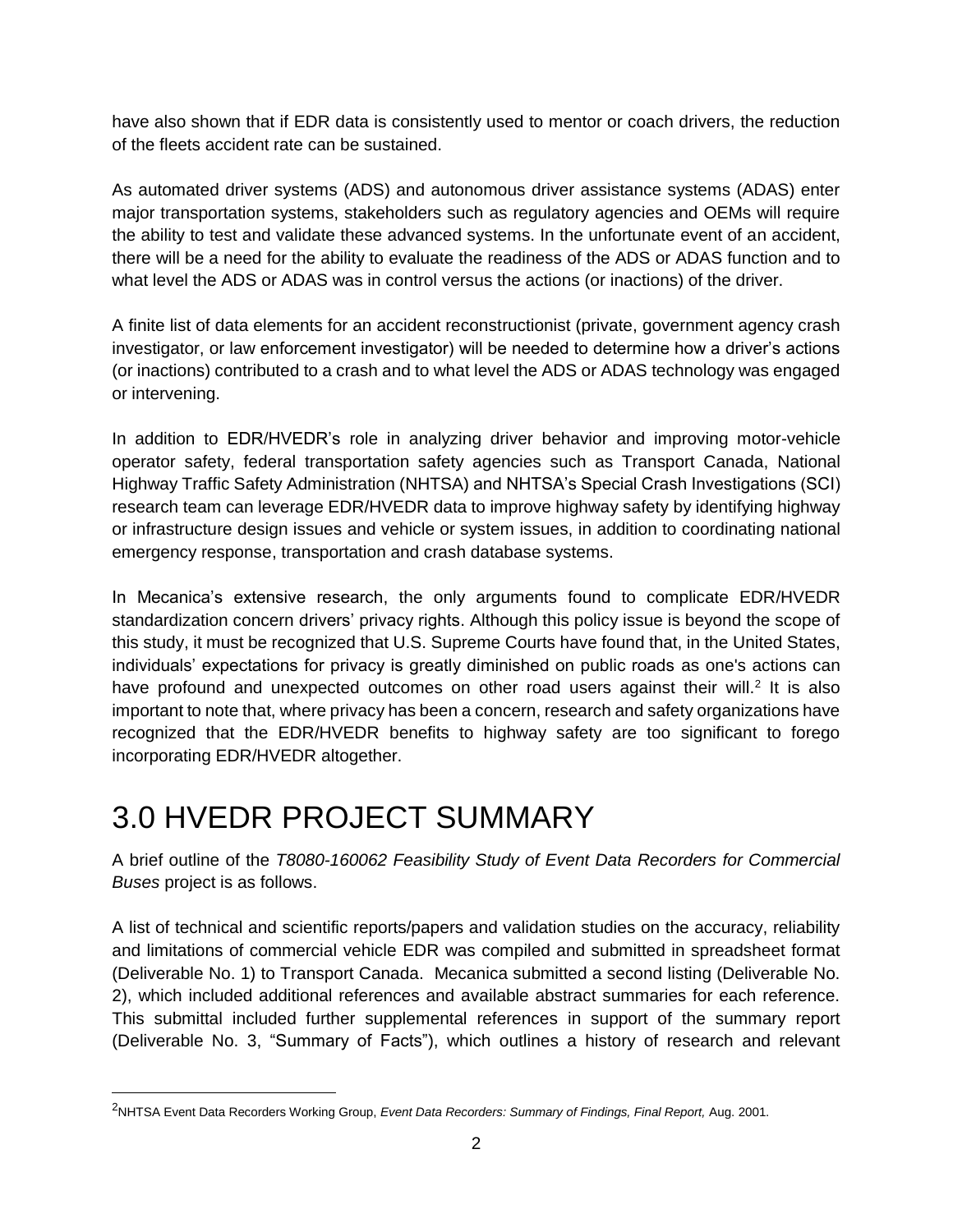literature pertaining to the functionality of HVEDR devices and the reliability of data imaged from them.

This project also reviewed the history of and current market of telematics devices (Deliverable No. 4, "Summary of All Devices"), including data-recording capabilities for major OEM ECUs and a sample of manufacturers cornering the largest share of the electronic logging device (ELD) market. A summarized history of standards activities related to EDR/HVEDRs that have taken place or are currently in progress (Deliverable No. 5, "Summary Report of International Commercial Vehicle EDR Industry Standards and Recommended Practices") were found to have occurred largely within the United States. Several members of the Mecanica research team have been active members and served in leadership roles for some of the following standards committees on EDR and HVEDR functionality. The Mecanica research team was additionally tasked with reaching out to organize meetings with key government stakeholders focused on highway safety research or regulatory work on EDR/HVEDR.

The project culminates in a final discussion of the implications for feasibility of developing a commercial passenger bus EDR standard for Canada (Deliverable No. 6, "Commercial Bus HVEDR Feasibility Report") and a final summary of all findings (Deliverable No. 7, "Final Report").

### <span id="page-5-0"></span>3.1 Results of Literature Review

The review of literature and research on EDRs and HVEDRs produced the following:

- 106 reports on data recorders and data-recorder impacts on highway safety
- 12 technical reports on the accuracy of passenger-vehicle EDR
- 3 technical reports on the accuracy of HVEDR
- 5 legislative acts mandating data recorders
	- o Japan (1 mandate)
	- o United States (4 mandates)
- 14 technical standards on passenger-vehicle (light-duty) EDR
- 19 technical standards on HVEDR
- 10 recommendations for data recorders

A considerable number of these presented clear data and findings on reducing accident rates and improving driver safety and training. Of the research summarized, all independent research groups worldwide concluded that EDR/HVEDR has significant impact on highway safety.

### <span id="page-5-1"></span>3.1.1 Accident Reduction through Data Recording of Driver Behavior

Internationally, multiple studies have found that the use of EDR/HVEDR in commercial fleets effects a reduction in accident rates when drivers are made aware of the presence of EDR. By the mid- to late 1990s, it was understood that a major factor of collisions and therefore highway safety was driver operational behavior, and therefore, a means of monitoring operational behaviors for understanding and training driver behavior increasingly underscored the objective of highway safety research.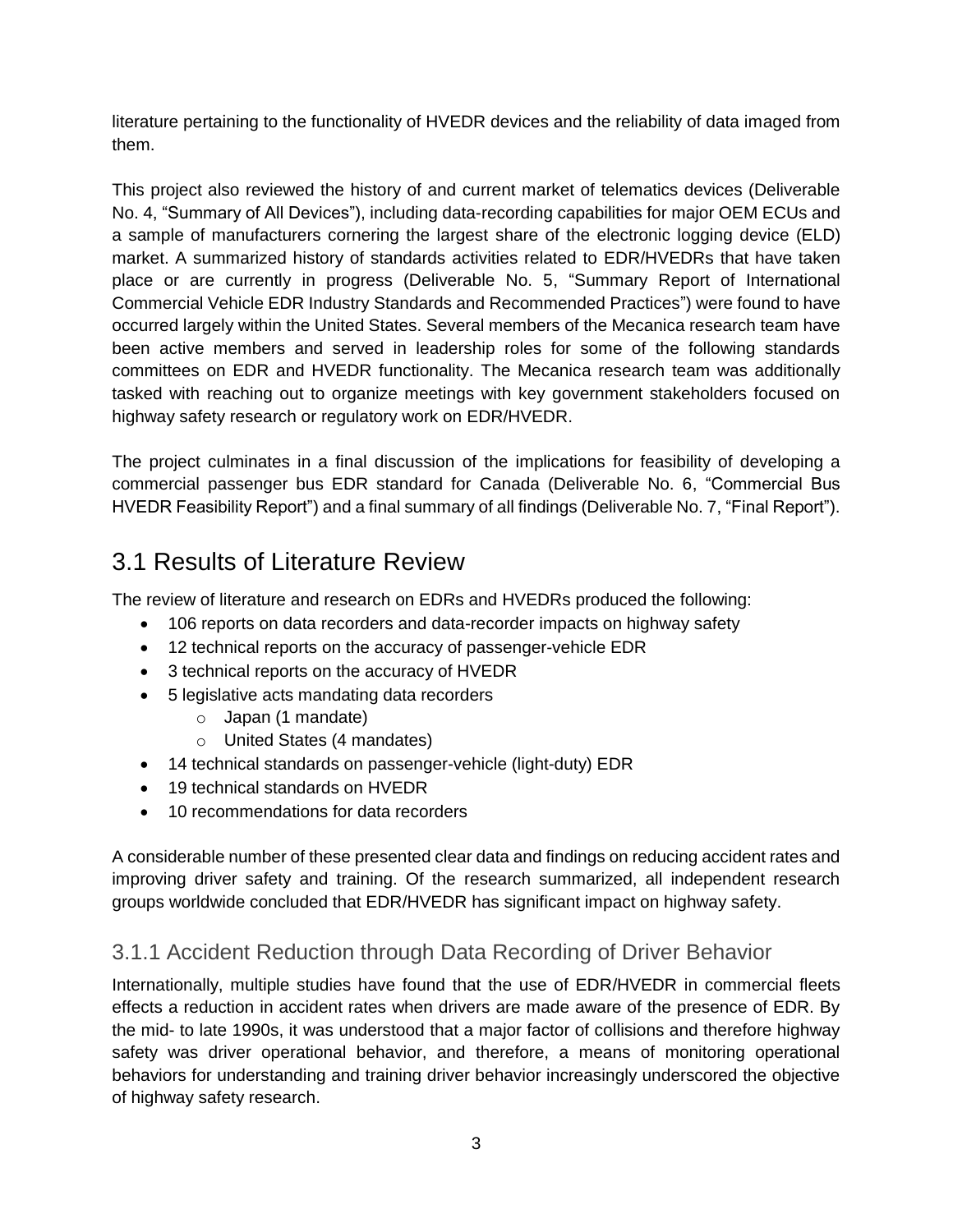As early as 1995, the Commission of the European Communities 1992-1995 DRIVE-II research program developed the Safety Assessment Monitoring On-Vehicle with Automatic Recording  $(SAMOVAR)$  framework, $3$  and a major premise underlying the study was the positive effect EDR monitoring could have on driver behavior influence, as explored by Wouters and Bos.<sup>4</sup>

By the time of the 1992-1995 study, prior indications for the effect of behavior monitoring on driver behavior had already been established. Such evidence included a German study in which installing "accident reconstruction recorders" into a fleet of vehicles allegedly resulted in a 30% reduction in accidents.<sup>5</sup> An unnamed British insurance company was said to have offered fleets a 15% reduction in premiums if "trip recorders" were installed in their vehicles.<sup>6</sup> Finally, the United Kingdom's Royal Mail produced data showing accident reduction rates of 17% from the use of 500 data recorders in their fleet.<sup>7</sup> A research gap remained, however, formally identifying what accident reduction effects were possible, which factors brought about such effects, or if positive effects would be produced in all circumstances of installing data recorders to influence driver behavior and safety.

The 1997 SAMOVAR study's main subject of study was driver response to data recorder feedback, which was found to reduce accident rates by 20% in particular fleets and, in one cluster, to attenuate accident severity and damage. A margin of ±15% was partly dependent on the fleet's pre-test accident history. The results could only be given within wide confidence intervals with the divergence stemming from a small sample size. It was thus recommended that such a project be implemented on a larger scale, with attention paid to the content of feedback given to drivers when confronted and how feedback implementation (via incentive schemes or the basis of recurrence, for example) influenced the large variation in accident reduction effects. The difference in fleet owners' attitudes of safety were also proposed as a factor contributing to the variation in accident rates among fleets of similar vehicle types.

Not long after, the Kienzle Automotive *UDS Accident Data Recorder - A Contribution to Road Safety* study, published by VDO in 1998, also discussed the positive outcome of equipping fleet vehicles with accident data recorders. The authors argued that, at least in Germany, "about 90% of the recorded accidents are caused by human failure of the involved parties, [and] only about 10% by technical defects or the condition of the roads." The researchers discovered that several E.U. fleets including police vehicles, buses, security vehicles and taxis fitted with *Unfalldatenspeicher* (UDS), or "accident data recorder" (ADR), showed a reduction in accidents anywhere from 15% for buses to 66% for taxis.

<sup>3</sup>Wouters, P.I.J., and Bos, J.M.J, *The Impact of Driver Monitoring with Vehicle Data Recorders on Accident Occurrence; Methodology and Results of a Field Trial in Belgium and The Netherlands,* 1997.

<sup>4</sup>Wouters and Bos, "Traffic Accident Reduction by Monitoring Driver Behavior with In-Car Data Recorders," *Accident Analysis and Prevention, 32*:643-650, 2000.

<sup>5</sup>Wouters and Bos, *The Impact of Driver Monitoring*.

<sup>&</sup>lt;sup>6</sup>lbid.

<sup>7&</sup>lt;sub>Ibid.</sub>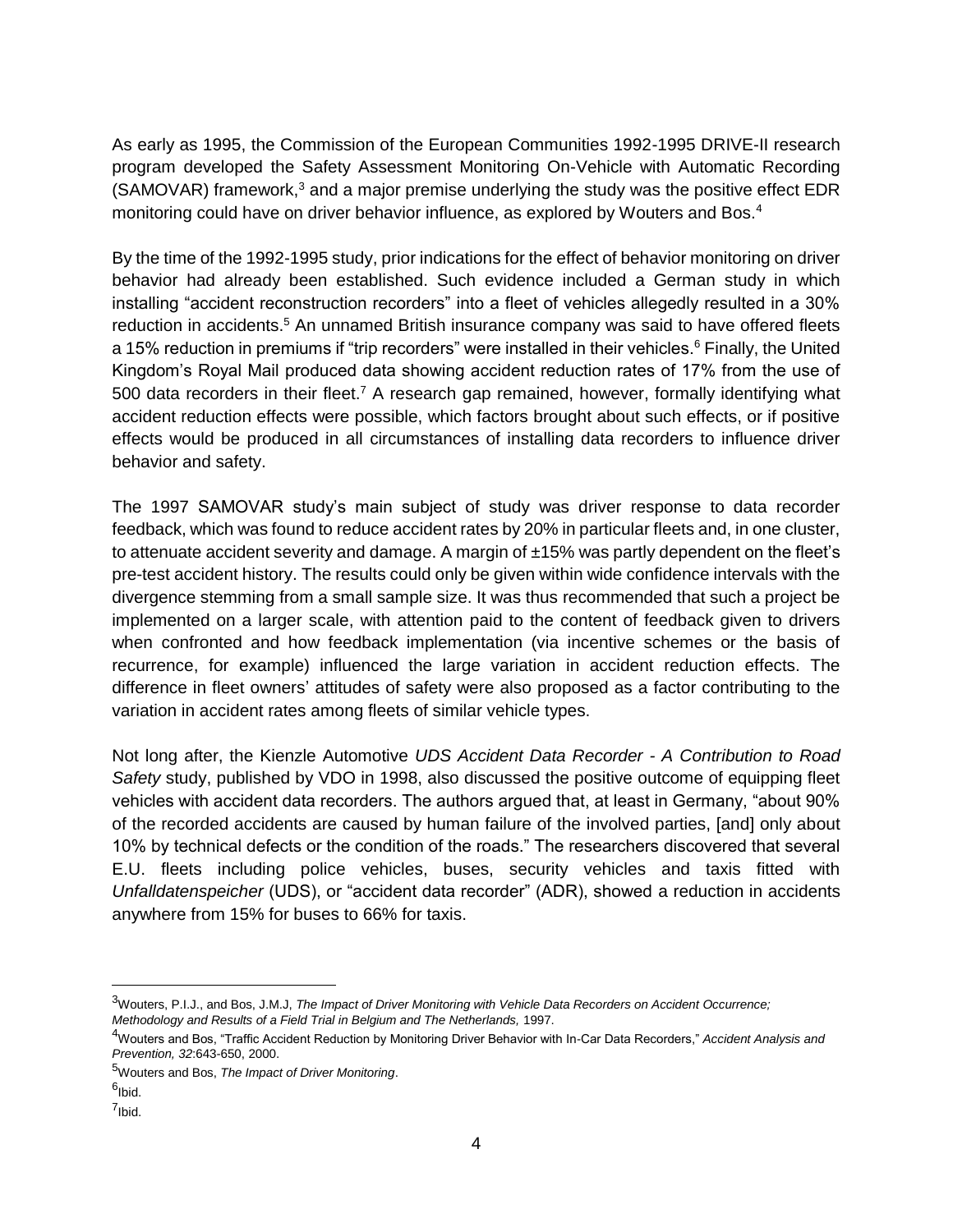Regarding buses specifically, a pilot test sponsored by the German Ministry of Transport using buses from the Association of Baden-Württemberg Bus Companies examined 123 buses fitted with UDS and discovered that "accidents were reduced by 15 to 20%," depending on the company. The Wouters and Bos SAMOVAR study found that variations in fleet accident rates could result from different implementations of feedback, such as incentive or rewards programs. Consistency and frequency of feedback as well as fleet managers' varying safety priorities were also suggested by Wouters and Bos as contributing to variance in accident reduction.<sup>8</sup>

An equally significant proposition from the SAMOVAR study was that accident reduction rates and driver safety would persist only if drivers were not only aware of the presence of in-vehicle EDR but were consistently given feedback in order to maintain accident reduction. Because of this, Wouters and Bos recommended that *journey data recorders* (JDRs), which log data continuously, were preferable for providing consistent feedback and maintaining driver safety as opposed to ADRs (now commonly EDRs), which write data upon pre-programmed event triggers.

The need for feedback to be consistent in order to maintain driver safety was confirmed by Toledo and Lotan at the Technion-Israel Institute. Their 2006 publication "In-Vehicle Data Recorder for Evaluation of Driving Behavior and Safety" detailed a prototype IVDR that would monitor vehicle motions and driver inputs to study driver behavior and vehicle collisions for improved safety. The study implemented IVDR not only to monitor driver behavior during crash-relevant events but to monitor normal, non-collision driving behavior as well. The researchers found a "significant positive impact" on driver safety during the initial exposure to IVDR feedback but discovered the influence on driver behavior diminished after five months. The researchers' conclusions that IVDR can affect driver behavior and therefore highway safety if drivers are exposed to consistent feedback from data recorders aligned with contemporaneous findings from the European SAMOVAR Drive II Project of 1992-1995.

Mechanical and—contemporary to the SAMOVAR study—electronic tachographs are one model of data loggers that can be considered a journey recorder satisfying the purpose of monitoring driver behavior continuously and providing feedback consistently, as recommended by Wouters and Bos. It is electronic tachographs that, for 32 years as of the writing of this report, have been and are currently mandated in the United Kingdom and European. In the United States, a similar journey recorder (or logging) device, the ELD, has also been mandated by the Department of Transportation (DOT) Federal Motor Carrier Safety Administration (FMCSA) as of 2015 under what is known as the ELD mandate (49 CFR, Part 385, 386, 390, 395) with a schedule for stages of implementation to reach maximum compliance by 2019.

Years after Toledo and Lotan's 2006 publication, the U.S. DOT published the *Motorcoach Safety Action Plan* in 2009. This publication featured a data analysis recognizing that driver fatigue, vehicle rollover, occupant ejection and operator maintenance issues contribute to the majority of motorcoach crashes, fatalities and injuries. Seven priority action items were outlined to improve motorcoach safety. The first action item was a call to "initiate rulemaking to require electronic on-

<sup>8</sup>Wouters and Bos, *The Impact of Driver Monitoring* and "Traffic Accident Reduction."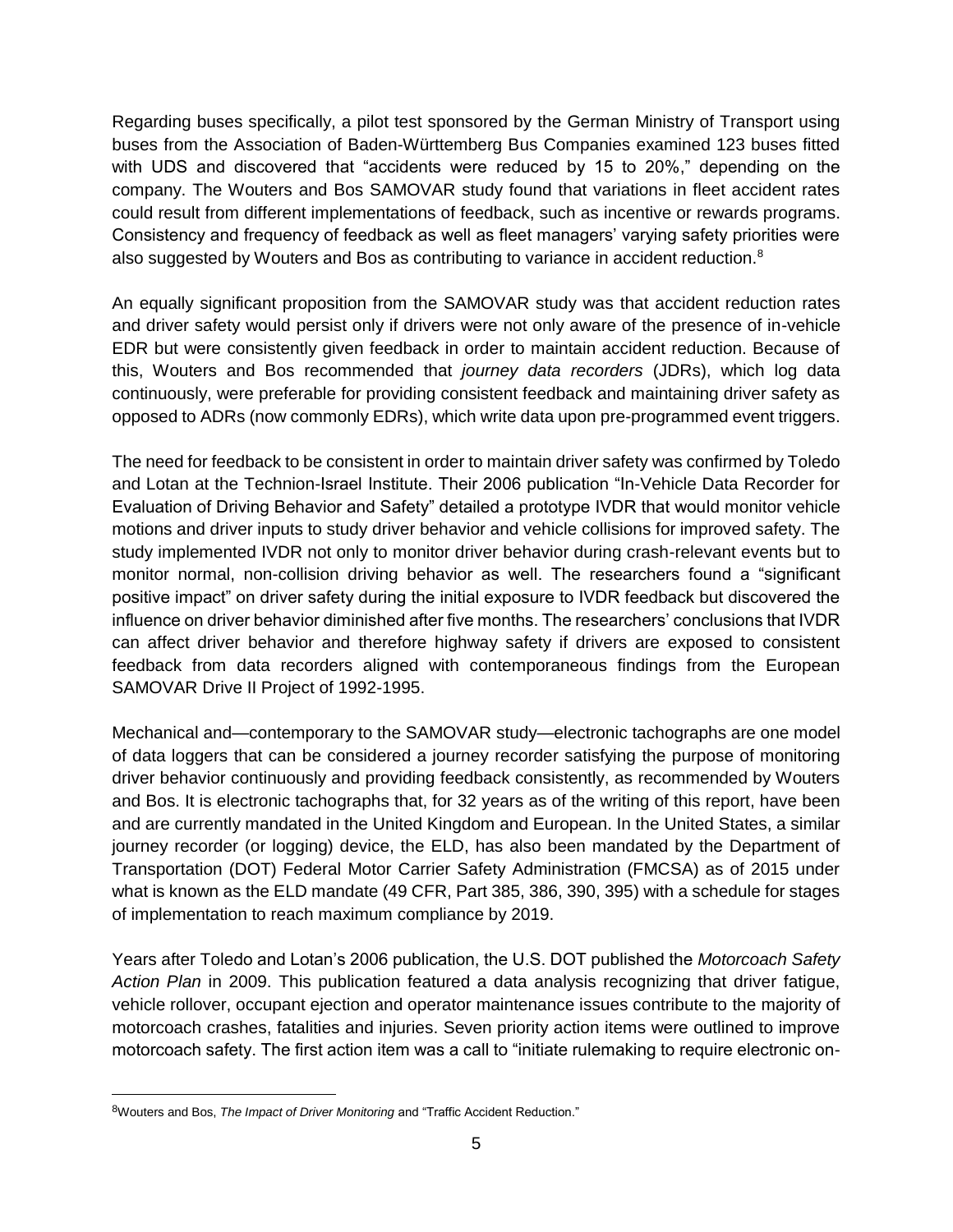board recording devices on all motorcoaches to better monitor drivers' duty hours and manage fatigue." The DOT's 2009 *Action Plan* echoes earlier calls for consistent monitoring of driver behavior as a priority for highway safety. Here, the concerns are voiced around drivers' hours of service (HOS) and fatigue. Again, tachographs and ELDs, among whose primary functions are the recording of HOS, are set up for future standardization as a device for ensuring compliance with regulations to improve overall highway safety.

More recently, research has continued to find positive results of driver-behavior monitoring on accident reduction for large commercial vehicles. The U.K.'s Transport Research Laboratory, Ltd. 2014 study<sup>9</sup> determined that the fitment of EDRs to large commercial vehicles (N2/N3) and buses and coaches (M2/M3) varies in terms of the way the system is organized and the types of data recorded. In these studies, a range of reduction in accidents was shown when in-vehicle data recorders (including EDRs) were installed; the EDR affected the driver's behavior, resulting in fewer operational accidents.

The above study noted that the findings in accident reduction rates for commercial fleets with EDR was limited as commercial fleet vehicles (N2/N3 and M2/M3) were already engaged in monitoring with EDR technologies to support the driver; it was therefore estimated that more than 30% of the fleets had already realized the benefits of fewer accidents. Another finding was that behavioral change in drivers was strongly linked to information feedback provided by installed EDRs; this aligns with the positive results EDR feedback has on driver behavior and therefore accident reduction found by the 1992-1995 SAMOVAR DRIVE-II Project study published by Wouters and Bos in 1997 and 2000, VDO's 1998 Kienzle Automotive UDS study, and Toledo and Lotan's 2006 study.

As TRL conducted their EDR study, the benefits of data recording on driver behavior were already widely accepted by 2014 enough for several agency recommendations and regulation activity to set standardization into legislation as explored in Deliverables No. 3, 4, 5 and later in this report.

### <span id="page-8-0"></span>3.1.2 Crash Analysis Accuracy through EDR/HVEDR Data

EDR/HVEDR has been found to improve highway safety not only by influencing or modifying driver behavior but for more effective crash analysis and driver training. The complexity of today's vehicles can make it difficult to analyze pre-collision physical evidence for crash investigation. A prime example of this is seen in the 1999 Canon City, Colorado passenger motorcoach accident investigated by the U.S. National Transportation Safety Board (NTSB).

The 1999 Setra 59-passenger motorcoach traveled eastbound on State Highway 50 down a 7 mile grade just west of Canon City. The weather was 20°F, with a light snowfall and snow and ice on the roadway. As the motorcoach descended the grade at approximately 63 mph, the motorcoach began to fishtail.<sup>10</sup> For approximately the next 36 seconds, the driver was in and out of control of the motorcoach as he attempted to negotiate the various curves on the downgrade.

<sup>9</sup>Hynd, D., and McCarthy, M., *Study on the Benefits Resulting from the Installation of Event Data Recorders, Final Report*, 2014.  $10A$  vehicle dynamic event in which the rear axle(s) of the vehicle slides out to one side or the other.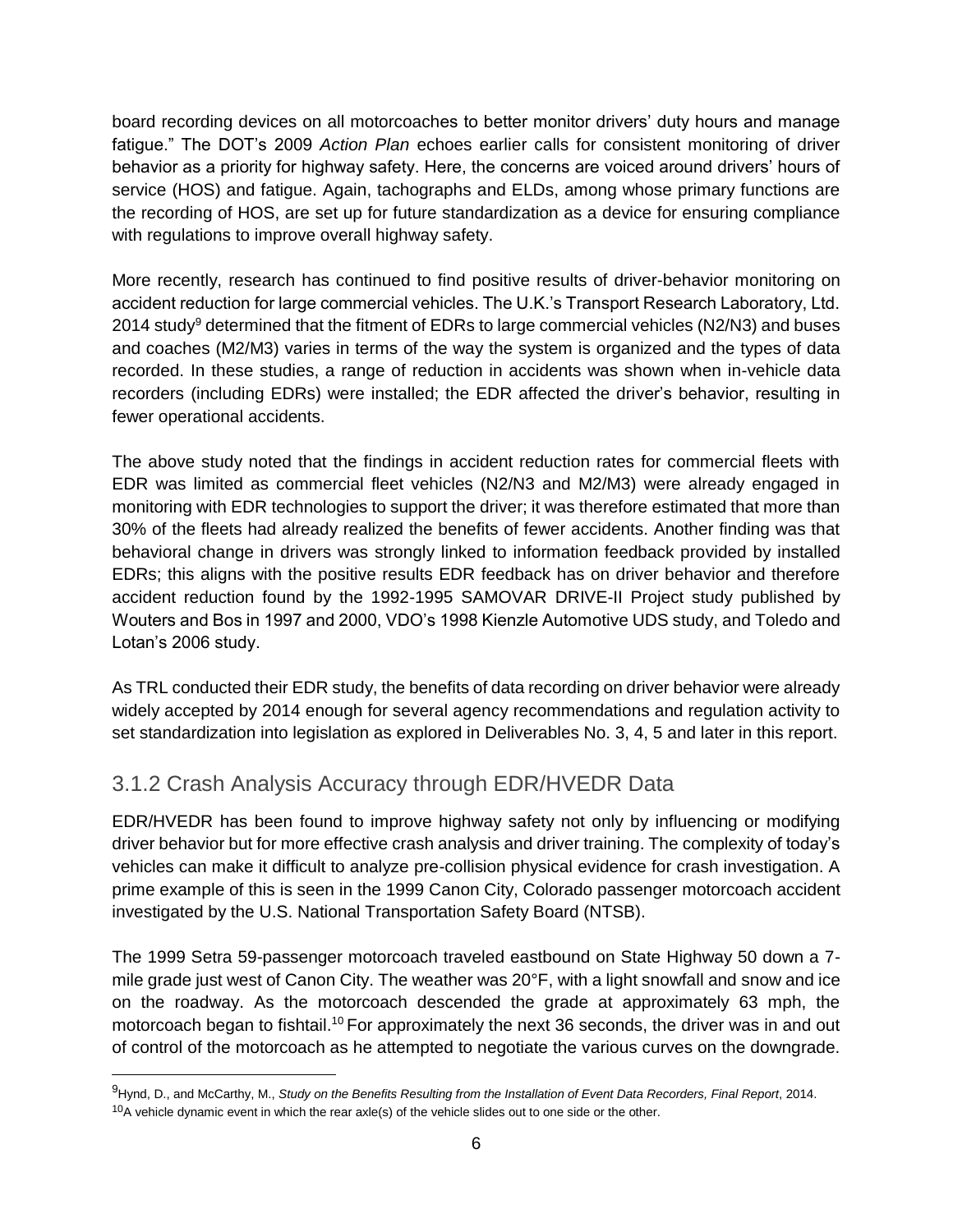The accident event was captured by the Detroit Diesel DDEC IV engine ECU. The accident resulted in three fatalities, 36 serious injuries and 24 minor injuries.



*Figure 3.1.2. 1999 Setra at final rest position<sup>11</sup>*

Because of the data obtained from the Detroit Diesel DDEC IV ECU, NTSB investigators were able to determine and conclude that one of the main contributing factors to this accident was the improper use of the engine retarder. With snow and ice on the roadway, the driver's attempt to downshift the Allison automatic transmission and put the transmission in neutral took away any of the natural engine braking to help maintain control and speed as the truck descended the grade. The driver received little to no training on the transmission retarder device. Without an HVEDR, it would not have been possible to determine at what points during the event the driver used the retarder or put the automatic transmission in neutral. HVEDR allowed for the determination of these contributing factors and took investigators back to a driver and drivertraining problem that could then be corrected.

Because of the nature and complexity of commercial truck and bus driving and the need for commercial drivers to know proper grade descension*—*starting down the grade in the proper gear, as well as knowing when and when not to use other driver assistance or vehicle control devices like engine brakes (Jake Brakes) and driveline retarders (transmission retarders, Telma retarders, etc.)*—*HVEDR devices are valuable technologies when investigating accidents to determine whether these controls are properly used or not.

<sup>&</sup>lt;sup>11</sup> Source: NTSB Report No. NTSB/HAB-02/19; Accident No. HWY-00-FH011; Accident Location: Eastbound State Highway 50 near milepost 273, Canon City, Colorado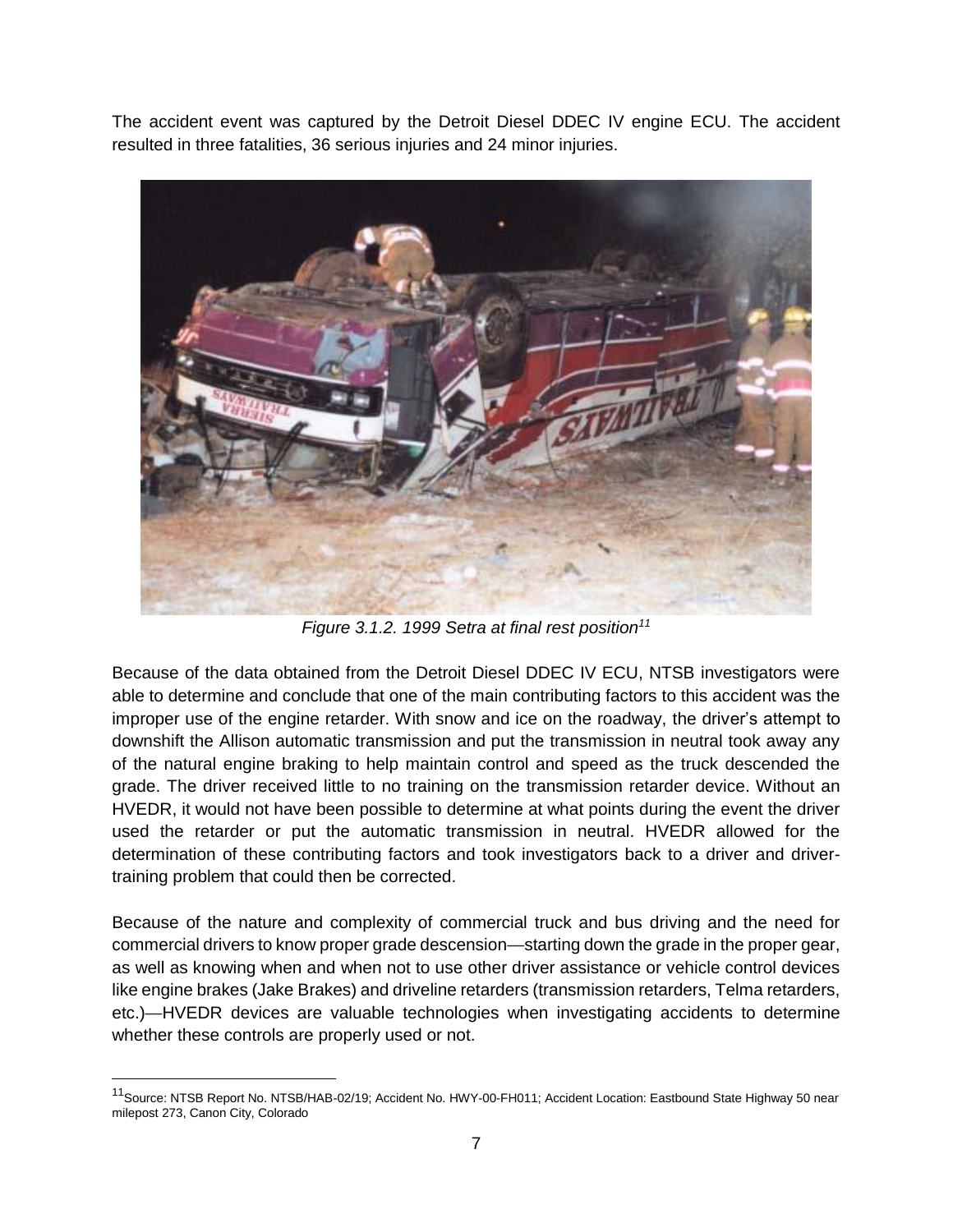As discussed in Section 3.1 on accident reconstruction, monitoring driver behavior not only improves driver safety behaviors but can better understand them for improving training protocols, as concluded with the Canon City event. In this case, the data was recorded by HVEDR-type functionality already installed in the OEM ECU.

A few years later in 2002, NTSB published Recommendation H-02-35, calling for IEEE and Society of Automotive Engineers (SAE) International to collaborate "as part of [their] initiative to establish on-board vehicle recorder standards, to develop standards for brake and transmission electronic control units that require those units to store a full history of electronic fault codes that are time-stamped using a recognized clock synchronized with other on-board event data recording devices."

The 1999 Canon City, CO accident illustrates a stark contrast to the 2013 Ottawa, ONT accident that triggered the need for research into EDR standardization in passenger, commercial vehicles. Similar to TSB's calls for research into EDR standardization, NTSB has highlighted the urgency for devices monitoring and recording operational behavior as early as their 2002 Safety Recommendation H-02-35. As of 2013, NTSB has endorsed SAE's work in producing a comprehensive list of data elements and data requirements for accident reconstruction and standards with the publication of SAE Recommended Practice (RP) J2728; as discussed later in this report, however, NTSB has also acknowledged that some crash data standards are still unmet and H-02-35 remains reopened.

As of 2015 and currently in implementation stages, the only data-recording device standards mandated in North America are those for tachographs in Mexico and ELDs in the United States. In December 2017, the Canadian Transport Minister announced a law that would require ELDs also be used in Canada by 2020. ELD is FMCSA-mandated in the U.S. for monitoring records of duty service (RODS) and driver HhowOS safety compliance, however, and these devices monitor parameters typically include location data, date and time, engine hours, vehicle miles, duty status, driver identification information, vehicle information, motor carrier identification data, and engine power-on and -off timestamps. These parameters do not provide data comparable to that provided by OEM ECUs, like the parameters that were found helpful in the 1999 Canon City, CO incident or sought after in the 2013 Ottawa, ONT accident. Data-logging regulation must further account for the plethora of factors contributing to driver safety beyond exceeded HOS and driver fatigue.

Furthermore, as vehicles become more advanced, especially with the advent of ADAS, such as automatic emergency braking (AEB), it will be important to analyze EDR data to determine whether driver inputs or ADAS systems effectively intervene in the moments leading up to a crash.

### <span id="page-10-0"></span>3.1.3 Highway Infrastructure Design & National Emergency Databases

The collection of EDR data made available to transportation safety authorities can be leveraged to improve highway safety by identifying highway/infrastructure design issues, vehicle or system issues, and improving national crash and emergency response databases.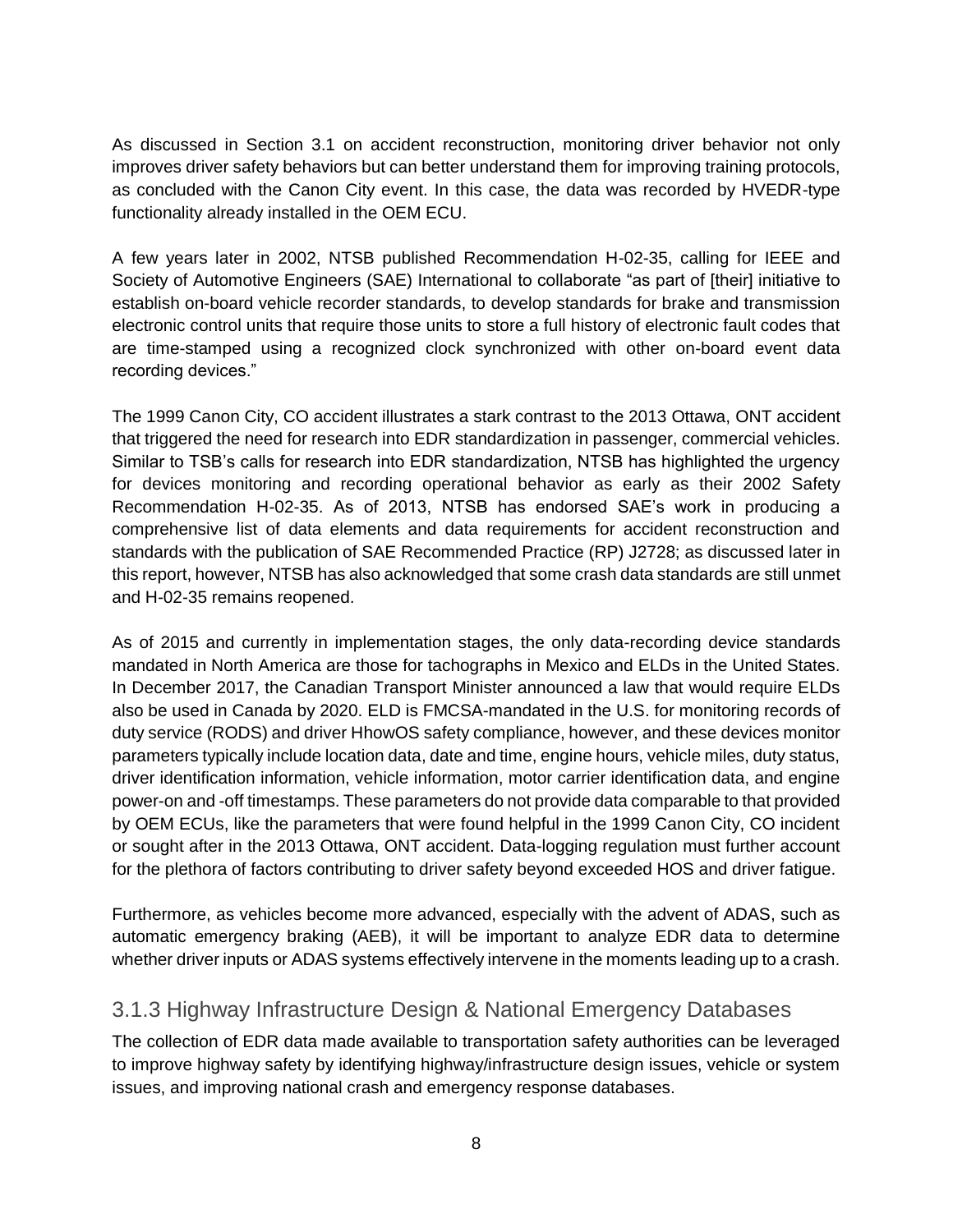The aforementioned 1998 VDO study discovered improvements not only in accident reduction but suggested the use of UDS and its system extension, Emergency Management, could improve safety by sending alarm signals when accidents occurs, providing accident location via GPS and establishing communication with emergency services, resulting in reduced response times.

In August 2003, the European Commission, under the Competitive and Sustainable Growth Programme of the Fifth Framework, published the *ECBOS - Enhanced Coach and Bus Occupant Safety Final Report*. This project was jointly conducted by research centers of six EU-member nations and motivated by approximately 20,000 European buses and coaches that were involved in crashes, resulting in 30,000 injuries and 150 deaths. The study's findings led to various recommendations on bus crashworthiness, addressing compatibility of large truck and bus structures with lower and smaller passenger vehicles, occupant restraints, better crash protection for drivers, rollover mitigation and prevention of occupant ejections (or partial ejections). Also discussed were recommendations for a harmonized bus accident database and guidelines for use of numerical techniques.

Regarding data elements for improving highway safety research databases and analysis, Gabler et al. concluded in a 2004 study<sup>12</sup> that EDRs can contribute significant improvements to accident databases. Regarding heavy truck and bus accident databases specifically, Gabler et al. identified database data elements that can be attributed to the Trucks Involved in Fatal Accidents (TIFA) and the Motor Carrier Management Information System (MCMIS) Crash File databases. The TIFA database consists of accidents specifically involving medium- and heavy-duty vehicles with GVWR of 10,000 lbs. or more. At the time of the study, TIFA consisted of 250 data elements, 15 of which Gabler et al. suggested could be provided by the then-current EDR technology and 37 of which could be provided by future EDR technology. The MCMIS database is operated and maintained by FMCSA and contains data from state police reports for crashes involving drivers and vehicles of motor carriers. It was suggested that for state accident databases to meet the Model Minimum Uniform Crash Criteria (MMUCC) format requirements, EDR could provide onethird (24 of 75) of the recommended data elements.

Similarly, the 2006 VERONICA I *Final Report<sup>13</sup>* addressed the technical, administrative, legal, safety and environmental issues with the implementation of EDR in Europe; evaluated available and necessary standards, solutions and requirements; and recommended a legal framework, in particular to collect accident data into the European Accident Databases. The VERONICA report pointed out that member states have been collecting individual road accident data details on a voluntary basis since 1991 using the national collection system, the CARE database (i.e. Community Road Accident Database). This hindered their potential and limited their data analysis and comparisons at the E.U.-level, however. This led to the recommendation for and development of the Common Accident Data Set (CADaS) to help standardize a minimum set of data allowing recipients to obtain comparable road accident data, eliminating the limits restricting CARE. This

<sup>12</sup>Gabler, H. C., Gabauer, D. J., Newell, H. L., and O'Neill, M. E., *Use of Event Data Recorder (EDR) Technology for Highway Crash Data Analysis, Final Report*, Dec. 2004.

<sup>13</sup> Schmidt-Cotta, R., Steffan, H., Kast, A., Labbett, S., and Brenner, M., *Vehicle Event Recording based on Intelligent Crash Assessment (VERONICA) Final Report,* Nov. 2006.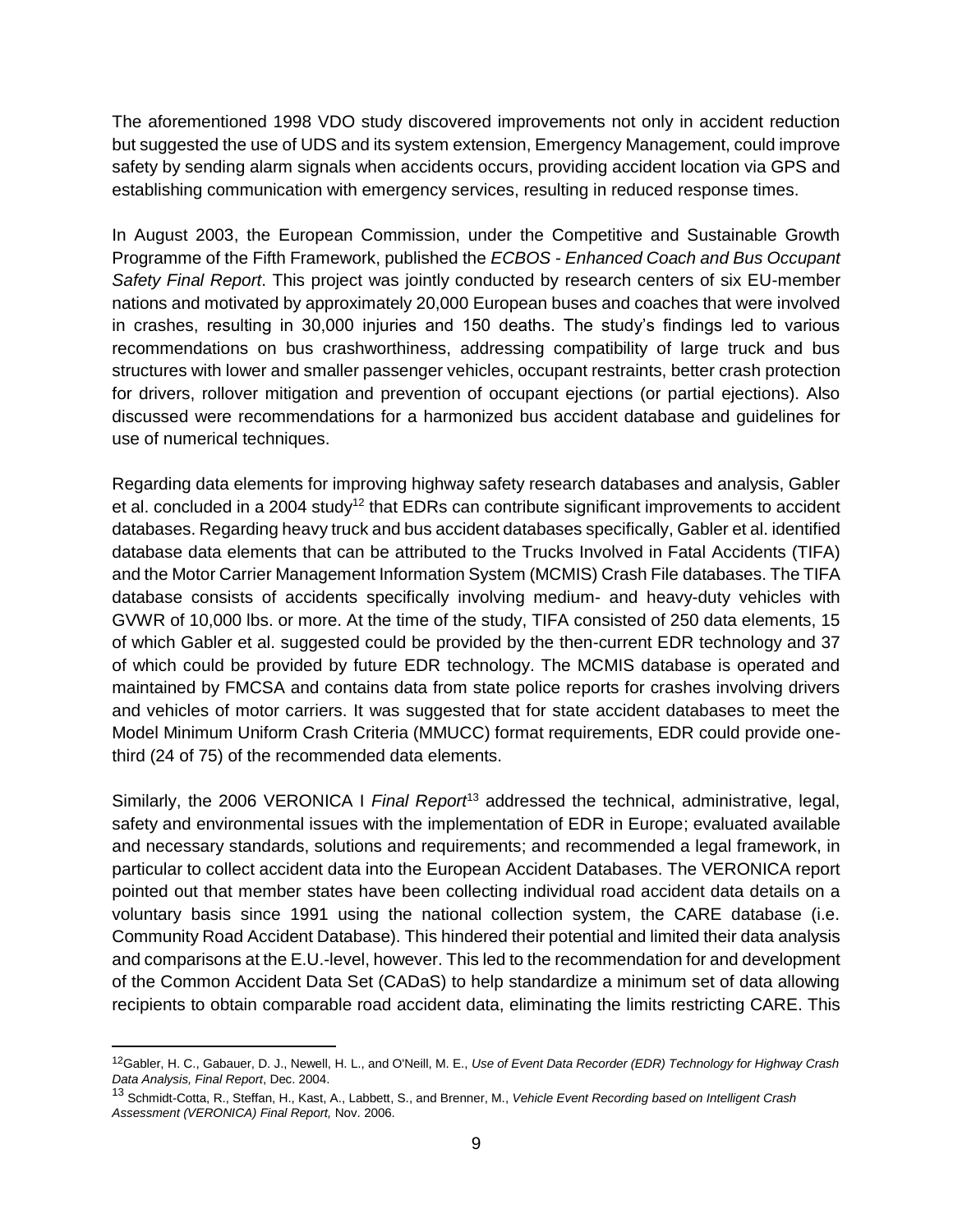would allow the CADaS system to accept increasingly more national data for aggregation within the CARE database.

In the 2006 document, "Intelligent Transportation Systems [ITS] in Israel," MOT's Chief Scientist Zeev Shadmi identified ITS highway safety initiatives of interest. At the time of the presentation, an ongoing eSafety research and development program hosted by the Ministry of Science and Technology was cited and said to focus on such developments involving Mobileye, Roadeye, and the "Aider" (eCall) E.U. FP5 project technologies, with a commercial market for the eCall service. These initiatives were identified as contributing to an Israeli national ITS policy and framework architecture adapting the European ITS FRAME or U.S. DOT architectures. ITS standards were to be developed by the Israel Institute of Standards expert committee with a view towards cooperation with the European Union in ITS e-Safety.

The benefits of an EDR/HVEDR database for national highway design and safety systems were also acknowledged in China. In the 2011 presentation, "National Road Safety Action Plan in China," Wang identified a 2008 cooperative agreement signed among China's Ministry of Science and Technology, Ministry of Transport and Ministry of Public Security. This agreement inaugurated a national highway safety action plan for preventing and decreasing accidents, mass injuries and fatalities and improving pre-warning, control and emergency rescue operations. Technology was cited as the means to achieve four main objectives in support of such goals, namely intervening in traffic participants' behavior, organizing transportation vehicle safety, managing and enforcing road traffic and safety and enhancing road infrastructure safety.

Wang indicated that a research phase from 2009 to 2011 funded by local and central governments sought to implement large-scale demonstration projects across a 5000-kilometer road network to establish a series of road-safety technology specifications into a sustainable action plan. Five provinces participated in commercial vehicle safety inspections and remote traffic safety education and training. An integrated traffic accident database belonging to police and highway agencies as well as vehicle operation-monitoring technologies were developed. The presentation proposed its objectives for the next phase of research. Major targets for the new safety infrastructure were expressways, rural and low-volume roads, and commercial vehicles, with a vision for implementing this infrastructure in the internet of things, Beidou Navigation System, and driver behavior interventions.

As aforementioned, no technical obstacles to EDR/HVEDR standardization have been discovered. Rather, obstacles related to EDR/HVEDR implementation have manifested sometimes as objections to government overreach in industry manufacturing design choices<sup>14</sup> or mandating device installation on fleet owners' private property,<sup>15</sup> with constitutional privacy rights

<sup>14</sup>Williams, J., *Delivering a Compliance Framework for Heavy Vehicle Telematics, Final Policy Pape*r, June 2014.

<sup>15</sup>FMCSA, *Electronic Logging Device (ELD) Test Plan and Procedures*, Apr. 2016.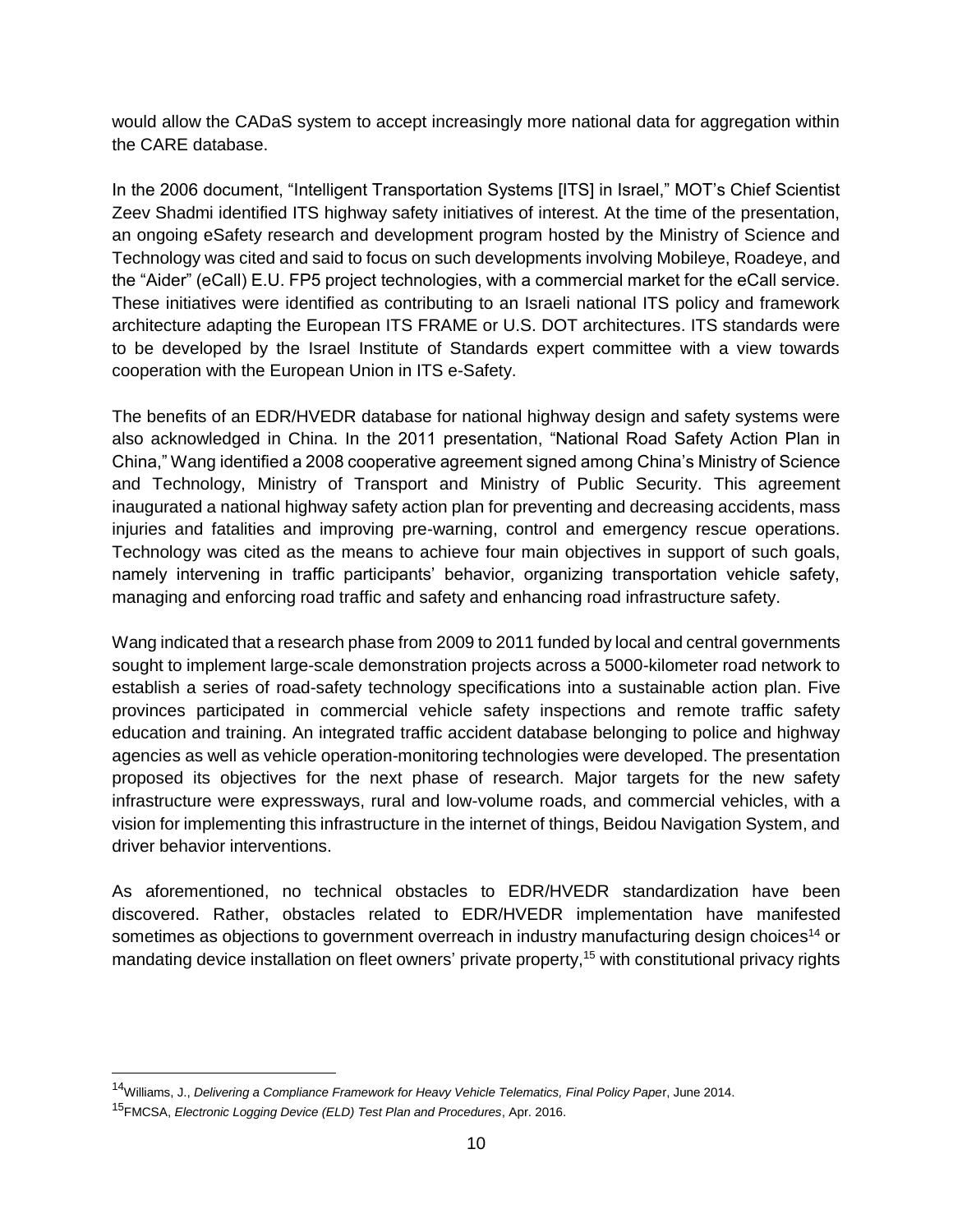<span id="page-13-0"></span>problematized specifically in light-vehicle EDR.<sup>16 17 18 19</sup>

### 3.2 Foundations for Commercial Bus & Motorcoach EDR Standardization

As early as 1999, when researchers first acknowledged the positive role EDR/HVEDR has played in driver safety and crash investigation, various federal safety agencies have called for HVEDR in buses and motorcoaches. The following is a brief overview of prior recommendations for an EDR compliance framework in heavy vehicles generally and motorcoaches and buses specifically.

In 1999, NTSB issued Recommendations H-99-53 and H-99-54 to NHTSA to require EDRs in motorcoaches and school buses. On November 2, 1999, NTSB issued a recommendation concerning school bus and motorcoach safety. NTSB Safety Recommendations H-99-45 through -54 pointed to numerous studies that prompted several safety recommendations. At the time, onboard recorders had been in use by school bus fleets in over 100 U.S. jurisdictions.

After NTSB was able to determine the root causes of the triple-fatality motorcoach accident outside of Canon City, Colorado in December 1999, the agency published Safety Recommendation H-02-35 in December 2002 and called for the industry to collaborate in establishing on-board vehicle recorder standards.

The recommendation regarding on-board recorders pointed to a study by Laidlaw, Inc., that took place in Bridgeport, Connecticut from December 1, 1996 through May 30, 1997. Nearly half of the fleet's 150 buses were equipped with an on-board recorder. The study found that 72% of the accidents happened on buses not equipped with EDR. The results prompted changes to Laidlaw's training program. In this and other similar studies, the on-board recorder did not record data such as crash pulse but was able to determine speed. Regarding on-board recording devices on school buses and motorcoaches, NTSB recommended,

> *All motorcoaches and busses manufactured after January 1, 2003 be equipped with on-board recording systems that will record a minimum of 18 parameters including acceleration, braking, speed, etc…Other things to consider are the sampling rate, data preservation in the event of an accident or power loss and the location of the on-board recording system. Additionally, in cooperation with government agencies, develop and implement standards for bus crash data using on-board recording devices. Minimal parameters to be recorded should be data sampling rates, duration of recording, interface configurations, data storage format, incorporation of*

<sup>16</sup>NHTSA EDR Working Group, *Event Data Recorders: Summary of Findings*, Aug. 2001.

<sup>17</sup>Schmidt-Cotta, et al., *Vehicle Event Recording based on Intelligent Crash Assessment (VERONICA)*.

<sup>18</sup>U.S. Congress, H.R. 22, Subtitle C, "Part I - Driver Privacy Act 2015."

<sup>19</sup>Williams, *Delivering a Compliance Framework for Heavy Vehicle Telematics*.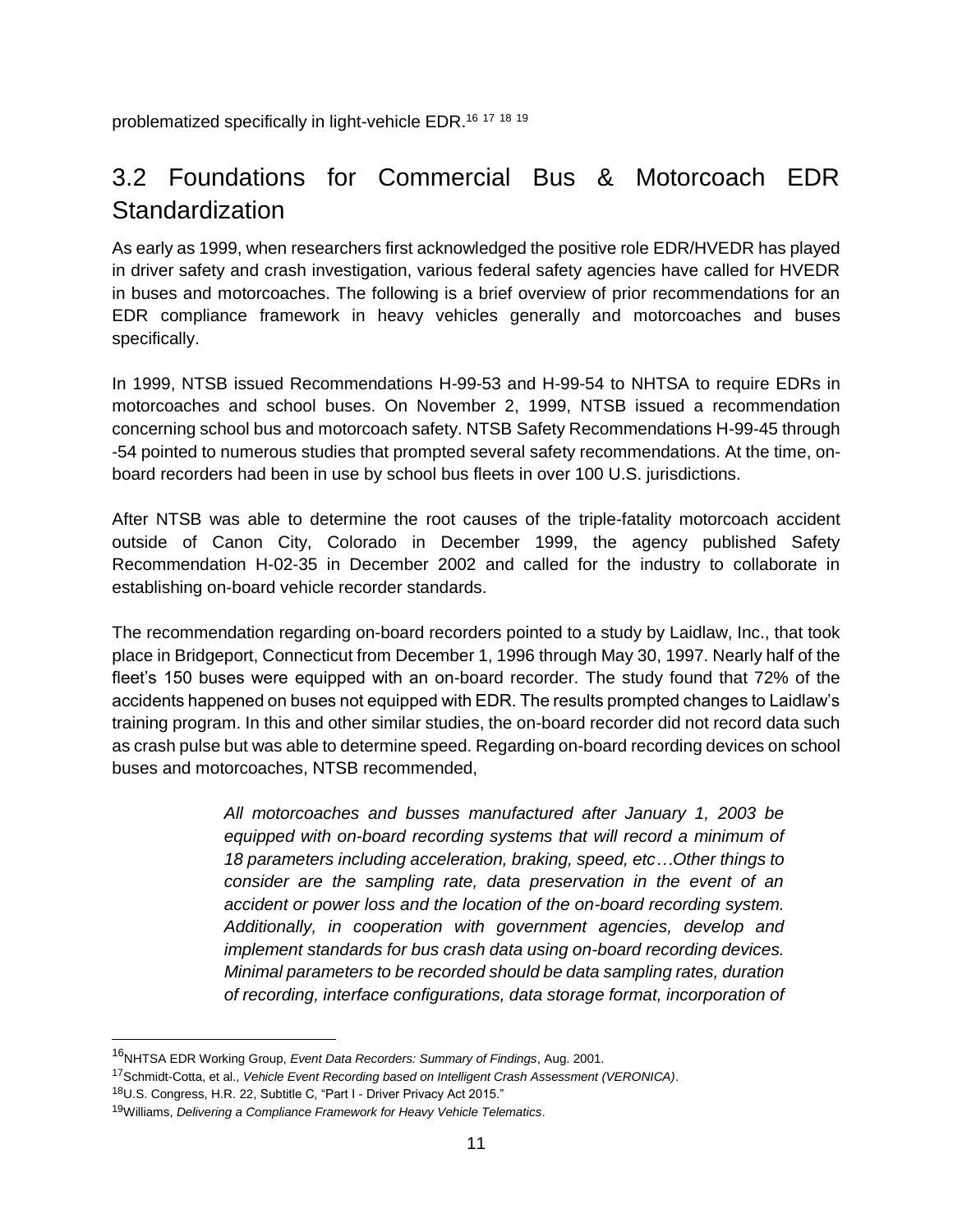*fleet management tools, fluid immersion survivability, impact shock survivability, crush and penetration survivability, fire survivability, independent power supply, and ability to accommodate future requirements and technological advances*.

In 2004, NHTSA published a Notice for Proposed Rulemaking (NPRM; 69 FR 32932) for voluntarily installed EDRs to record a minimum set of specified data elements useful for crash investigations, analysis of safety equipment performance and CAN systems. The NPRM explicitly stated it did not mandate EDR and applied only to voluntarily installed EDRs in vehicles with GVWR of 8,500 lbs. and an unloaded vehicle weight of <5,500. This NPRM set the foundation for Part 563. In 2006, NHTSA published the Part 563 rule in CFR Title 49 (71 FR 50998). The original Part 563 rule published in 2006 was revised and reissued in 2009. Part 563 outlined specifications for uniform, national requirements for equipping EDR. The rule remained voluntary and applicable only to light-duty vehicles of GVWR 3,855 kg (8,500 lbs.) or less. In the 2006 *Final Report*, the VERONICA research team noted that the proportion of new U.S. light-vehicle fleets that were equipped with a portion of the Part 563-compliant EDR had grown to over 90%. This indicated that Part 563 specification compliance was well underway.

NHTSA published an "Approach to Motorcoach Safety" memorandum to Docket No. 2007-28793 in 2007. Within the context of NTSB Safety Recommendations H-99-53 and H-99-54, the memorandum discussed how specifications for crash characteristics and other measurements would differ for motorcoaches compared to the requirements for light passenger vehicles established in Part 563. NHTSA indicated they were collaborating with the SAE Truck & Bus Committee to co-develop a standard for recording crash parameters relevant to heavy trucks. NHTSA referred to the then in-progress SAE J2728 standard developing functional requirements for HVEDRs and indicated NHTSA would consider an appropriate requirement for HVEDR installation in motorcoaches once J2728 development completed.

Later in 2009, the U.S. DOT published the *Motorcoach Safety Action Plan*, which identified opportunities for enhancing motorcoach safety. The Plan presented the Department's analysis of safety data and assessment of causes and contributing factors for motorcoach crashes, fatalities and injuries. In addition to requiring what are now called ELDs, the Department outlined action items for NHTSA and FMCSA to improve data collection and analysis and called for these organizations to *"*[m]ake agency decision on installation and performance characteristics of heavy vehicle event data recorders (HVEDRs) on motorcoaches - Q2 2010 (NHTSA).*"* 

The report highlighted the collaborative work between NHTSA and the SAE Truck & Bus Committee's J2728 "Heavy Vehicle Event Data Recorder (HVEDR) Recommended Practice, Tier 1." The report also stipulated a deadline outlining the first quarter of 2010 as the SAE J2728 Committee's estimated release date for the J2728 document. NHTSA was to make a decision on "installation and performance characteristics of HVEDRs on motorcoaches*"* by the second quarter of 2010; however, no regulatory activity concerning motorcoach or passenger bus EDR followed.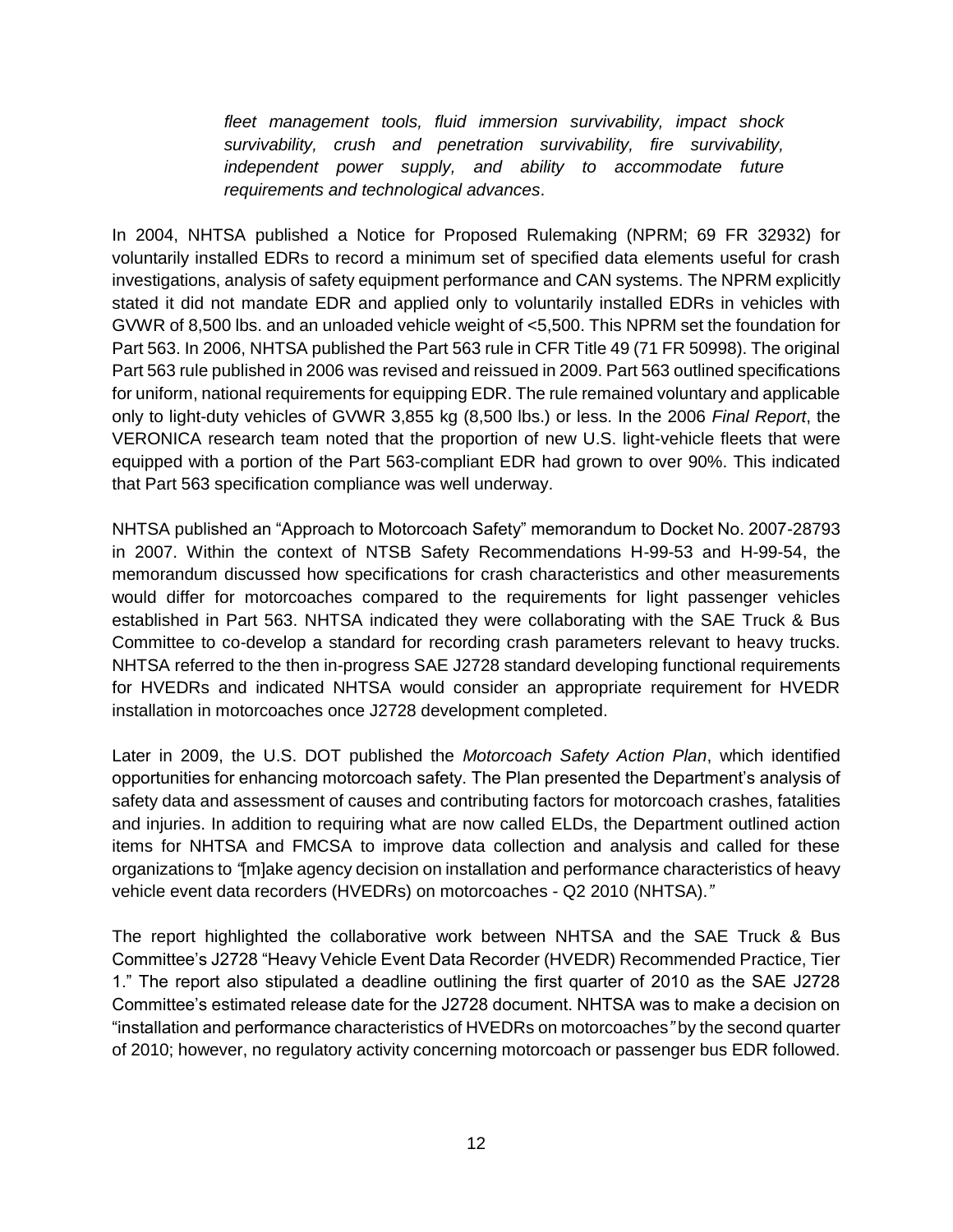In 2011, however, NHTSA published the "NHTSA Vehicle Safety and Fuel Economy Rulemaking and Research Priority Plan 2011-2013," stating a priority for developing HVEDR performance requirements. The "Priority Plan" indicated that the agency would decide by 2011 whether to initiate rulemaking for EDR requirements for newly manufactured heavy vehicles.

A Preliminary Regulatory Evaluation (PRE) from the Office of Regulatory Analysis and Evaluation followed in November 2012 and analyzed potential impacts of a NHTSA-proposed FMVSS 405, "Event Data Recorders," which would require all light vehicles to be equipped with EDRs that meet the standardized data elements, capture, format, retrieval and crash survivability requirements outlined in Part 563. The 2012 PRE on FMVSS 405, however did not discuss medium- and heavy-duty vehicles, likely due to already widespread in-vehicle recording for these classes as well as differing requirements.

In 2014, the TRL research team discussed the SAE J2728 "Heavy Vehicle Event Data Recorder Committee, Tier 1" standard published in June 2010. The TRL team explicitly recommended that EDR data be stored separately from digital tachograph data.

Also in 2014, the Australian NTC's *Final Report<sup>20</sup>* addressed a compliance framework for mass standardization of EDR/HVEDR. This policy report highlighted that Australian freight and bus industries had already been equipped with telematics devices to improve on-road safety and efficiency. To illustrate, in 2011, NTC made recommendations for developing an enforcement policy that would support industry uptake of telematics, followed by a 2012 proposal for ensuring that ITS in each jurisdiction was compatible and a set of agreed compliance and enforcement principles was established.

As of the writing of this report, no current regulations requiring HVEDR are in place in the NAFTA zone. NHTSA's last discussion of HVEDRs was published in the U.S. DOT *Motorcoach Safety Action Plan* (DOT HS 811 177) in November 2009 and was still outlined as a priority in the "NHTSA Vehicle Safety and Fuel Economy Rulemaking and Research Priority Plan 2011-2013" of 2011. See Appendix B for a complete history of NTSB Safety Recommendations pertaining to EDR/HVEDR.

## <span id="page-15-0"></span>3.3 Current Status of Heavy Vehicle Data Recorders in Commercial Passenger Buses

Active and inactive EDR/HVEDR standards activities have largely taken place in the United States and been organized within the internationally recognized standards organization, SAE International. SAE RP J2728 is the document addressing and defining the protocols for heavy vehicle network communication and ECU system management. Heavy vehicles, as defined by J2728, are heavy-duty ground-wheeled vehicles over 4,545 kg (10,000 lbs.), commonly referred to as Classes 3-8. In early 2017, the SAE J2728 committee reconvened, is once again active and, similar to the SAE J1698 Committee (for passenger-vehicle EDR), currently looks to address new

<sup>20</sup>Williams, *Delivering a Compliance Framework for Heavy Vehicle Telematics.*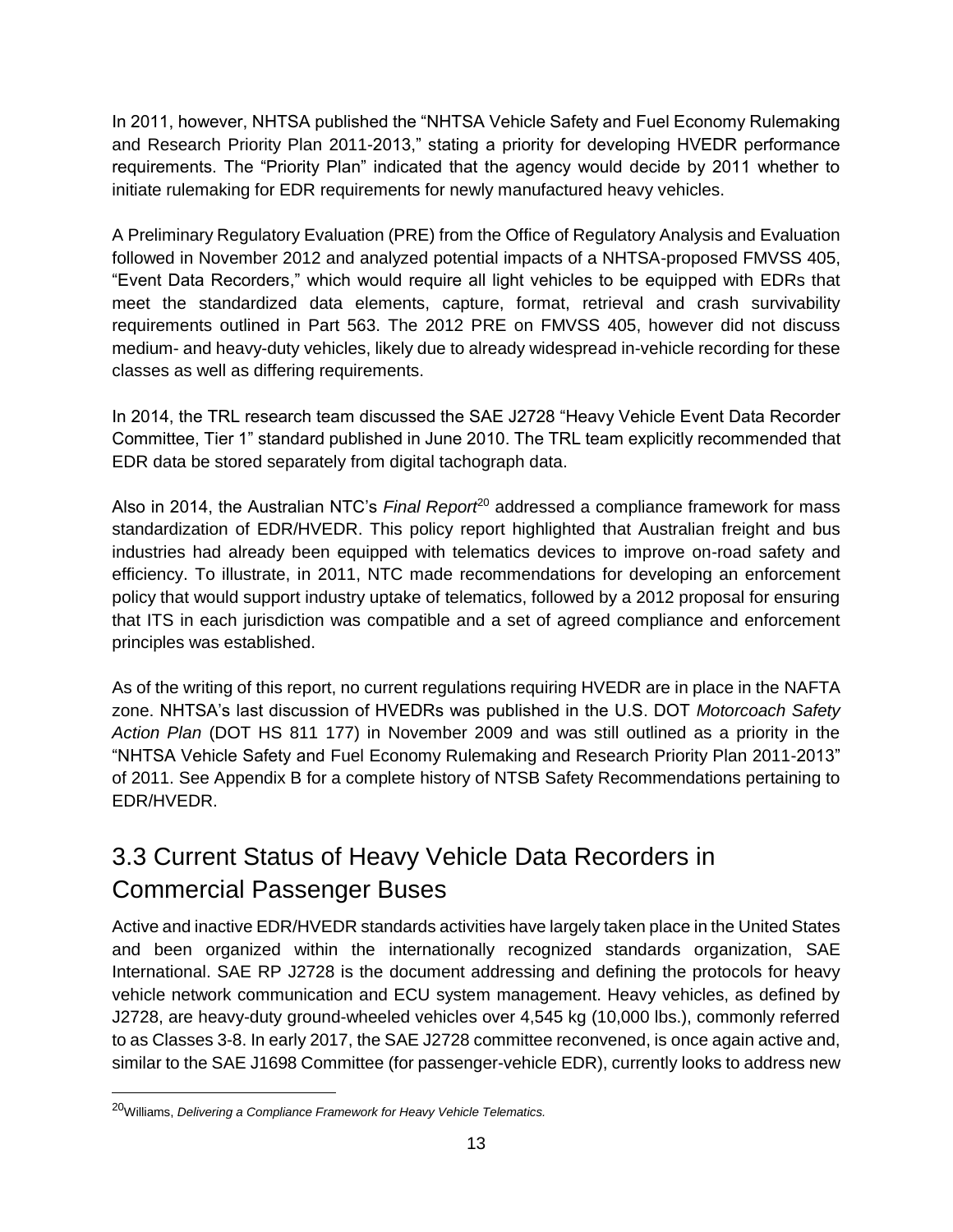challenges and update HVEDR recommended practices to keep up with new vehicle technologies, especially ADAS.

Even without federal regulations, however, the industry has increasingly headed in the direction of standardizing HVEDR functionality according to J2728. This industry standardization has been largely driven by manufacturers' needs to examine warranty claims and product performance in the field, as well as commercial carriers' general demand for data to improve fleet performance and driver safety.

The heavy-vehicle data recorders whose standardization have been regulated internationally are tachographs and ELDs. In 1990, then-president of Mexico Carlos Salinas de Gortari founded the initial First Class Differentiated Service Enlaces Terrestres Nacionales (ETN), who used the first Brazilian Mercedes-Benz motorcoaches (Model OM-371 RS and RSD) that included the tachograph as standard equipment.

Mechanical and electronic tachographs have been mandated recording devices in heavy vehicles in the U.K. and E.U. for 32 years, and European tachograph regulations are defined by Commission Regulation No. 1360/2002, issued June 13, 2002.

Comparable to tachographs, which are continuously recording journey recorders (or loggers), are ELDs. The ELD mandate currently in effect in the United States was inaugurated on February 16th, 2016. Since the official release of the mandate, FMCSA has established a precise compliance schedule that allows motor carriers sufficient time to adapt their current systems to the new laws. The initial phase focused mainly on awareness and transitioning into complete compliance. This phase was intended to last until the end of 2017 and would allow all methods of HOS logging. The second phase is set to last from the end of the first phase to the end of 2019. The final and strictest phase begins after December 16, 2019 and demands full compliance from carriers. Once in effect, this phase enforces HOS tracking by using only registered FMCSAcompliant ELDs on all drivers and carriers operating in the U.S. On their website, $2<sup>1</sup>$  FMCSA has published a list of ELDs that meet all federally mandated requirements as certified by third-party industry experts, who include companies such as PeopleNet, Spireon, Fleetmatics, Zonar, EROAD, Teletrac Navman, Rand McNally and several others.

FMCSA's development of an ELD mandate models a pre-existing regulatory infrastructure for EDR standardization for heavy commercial vehicles. Among the most important compliance factors the ELD mandate addressed were data standardization, integrity, transferability and privacy. The ELD mandate also offered a cost-benefit analysis that considered the lowest costs to manufacturers and CMV carriers for the compliance transition.

Objections and comment periods to the ELD mandate also provide insight into anticipated complications of HVEDR standardization. Aside from overwhelming concerns addressed in a number of international studies regarding data privacy, the ELD mandate rulemaking period

<sup>21</sup>https://csa.fmcsa.dot.gov/ELD/List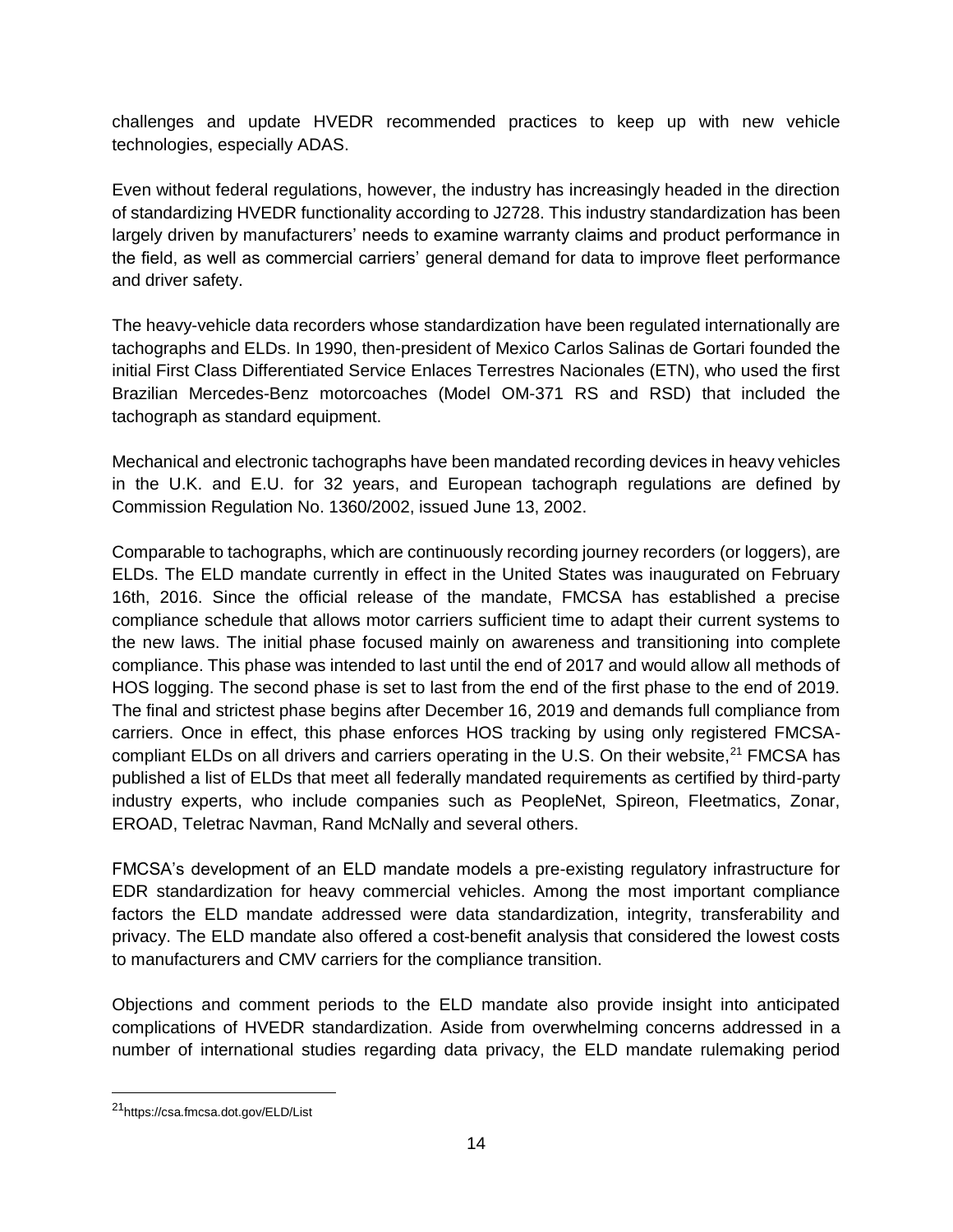acknowledged standardization challenges like costliness of crash survivability of data recorders. NTSB asked FMCSA to consider adding crash survivability for ELDs and ELD data; however, FMCSA had not yet required crash survivability standards for ELDs due to costs involved. Crash survivability would require the ELD withstand high-impact or crash forces, be water resistant and withstand extended exposure to open flame—an expensive and complicated requirement. Furthermore, FMCSA has not required full interoperability between all ELDs for similar concerns of complication and cost.<sup>22</sup>

Additionally, motor carriers expressed concerns of government overreach into private vehicle manufacturing. Concerns of government overreach were also echoed by the Australian NTC's 2014 *Final Report*, which concluded that more specific regulatory purposes must be defined to justify the cost of a mass EDR compliance framework.

It should be noted, however, that these concerns were primarily raised by specialty, small-volume and light-vehicle manufacturers, and that crash survivability is already addressed by OEM ECUs that feature HVEDR functionality to some degree.

The ELD mandate advanced industry standards for handling data and access requirements, ensuring only authenticated individuals could access an ELD system to protect data privacy. Under 49 U.S.C. 31137 (e)(1) and (3), MAP-21 limited the way FMCSA may use ELD data and required that law enforcement personnel use information collected from ELDs to determine HOS compliance only. These measures were to be included in the ELD implementation and training protocol currently under development within FMCSA. Thus, drivers and carriers share responsibility for the record's integrity, and FMCSA did not plan to retain ELD data during investigations. Regarding privacy, FMCSA stated that the rule "includes industry standards for protecting electronic data, regulates access to such data and requires motor carriers to protect drivers' personal data in a manner consistent with sound business practices. FMCSA has limited authority to ensure total protection of information in the custody of third parties." FMCSA therefore acknowledged a potential market for additional security features.

ELDs are significant here given that many of these devices feature EDR functionality, and the ELD device may be considered a potential "host" for an expanded EDR functions on commercial trucks and buses. In devising the ELD mandate, FMCSA highlighted their intentionality in setting standards that can be met by reprogramming currently existing devices with low additional cost to carriers.<sup>23</sup>

### <span id="page-17-0"></span>3.4 Commercial Bus HVEDR Feasibility Summary

Technical reasons against EDR/HVEDR implementation and standardization have not been discovered. This study considers OEM-based HVEDR and aftermarket add-on devices as the two most feasible HVEDR standardization implementation methods.

<sup>22</sup>FMCSA, *Electronic Logging Device (ELD) Test Plan and Procedures*, 2016.  $23$ Ibid.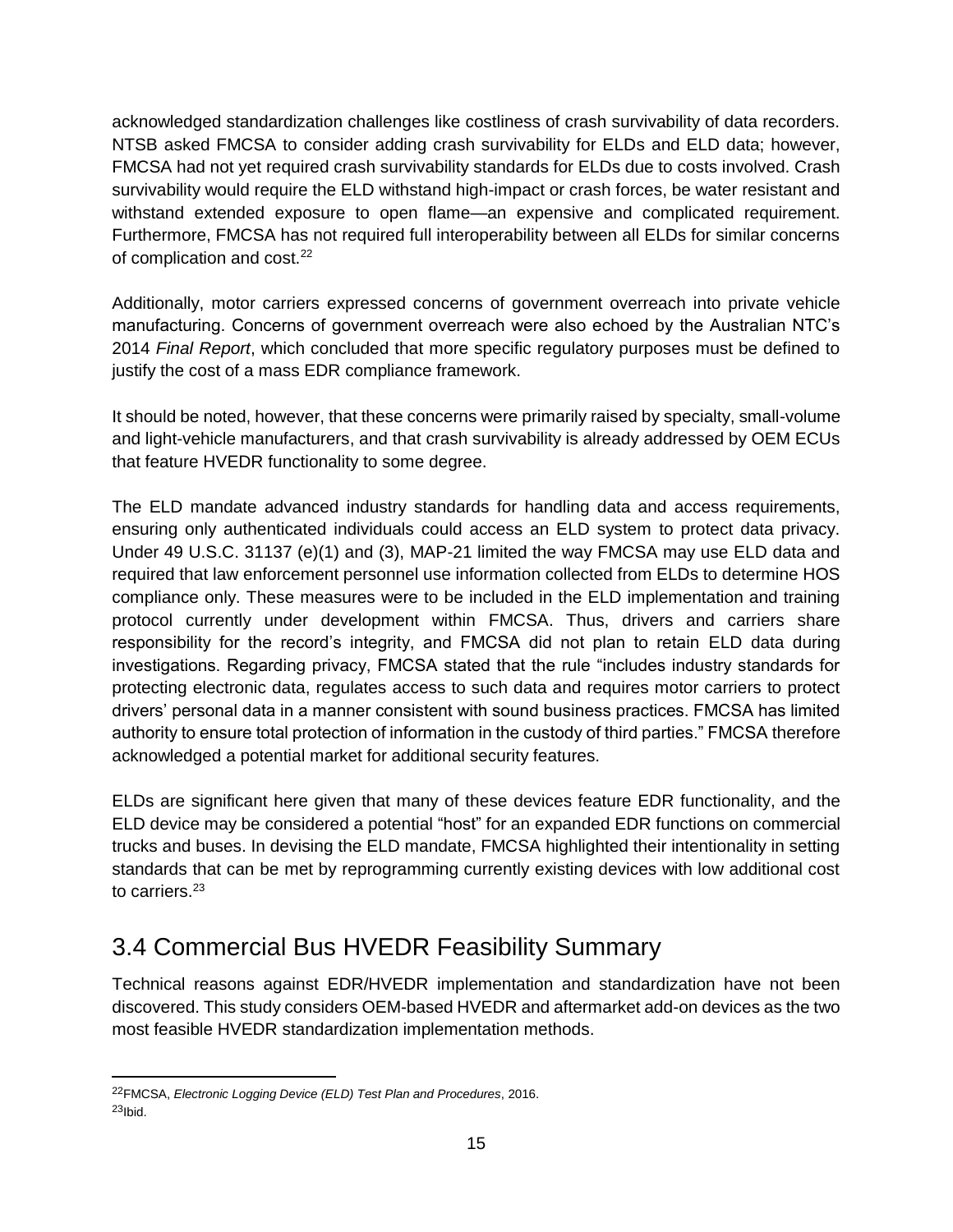In accordance with SAE J2728, the industry has moved in the direction of HVEDR standardization largely without regulation. Since model year 2000, a vast majority of commercial vehicle trucks and buses have been equipped with OEM HVEDR functions that have the capability of recording extensive data when triggered by aggressive braking ("hard brake") events or collision events with or without braking. OEM-supplied HVEDR functions by utilizing the vehicle's factory-equipped ECU, communications network and sensor; no additional equipment is purchased or installed on the vehicle.

Within the NAFTA market, there are commercial fleet aftermarket tracking/dispatch devices and ELDs that can record incident-specific data. These aftermarket devices include both nonmandated (such as video data recorders [VDRs] and telematics systems) and mandated systems, such as ELDs. These systems do not use their own sensors but rather tap into the vehicle's CAN bus and are configured to monitor these channels for data.

The 2015 ELD mandate enforces FMCSA standards for RODS and driver HOS to improve driver safety specifically and highway safety generally. In addition to recording on- and off-duty status, ELDs are required to store pertinent HOS compliance data like driver identification, GPS location, date and time, timestamp for CMV engine power-up or -down, engine hours, vehicle miles, duty status, vehicle information, motor carrier identification, and authenticated user data.

In addition to continuous monitoring, many ELD manufacturers have expanded the number of incident-specific data elements these devices report. Many ELDs are now equipped with additional capabilities for recording data pertinent to collision events, such as event triggers like hard braking, detailed data on collision events and driver operational behavior, in addition to some ADAS capabilities, such as lane departure warnings, following-distance monitoring and collision avoidance.

Of particular interest with these add-on devices is how ELDs have already been mandated in the U.S. with a schedule for compliance to reach full effect by 2019. The ELD mandate models a mandatory compliance framework and policy infrastructure for data standardization and transferability in addition to data privacy protection, which are shared priorities for HVEDR standardization and can be maximized for its implementation.

The immediate downside to leveraging the ELD device as a "host" for an HVEDR function, however, is that not all bus, motorcoach or school bus operations would be required to operate with an ELD.

Furthermore, although an add-on device, such an ELD with HVEDR programmed functionality, may feature improved data reliability, accuracy, and recording and reporting resolution, the improved data quality comes at a significant per-vehicle cost for the device and for the labor to install, configure and calibrate it.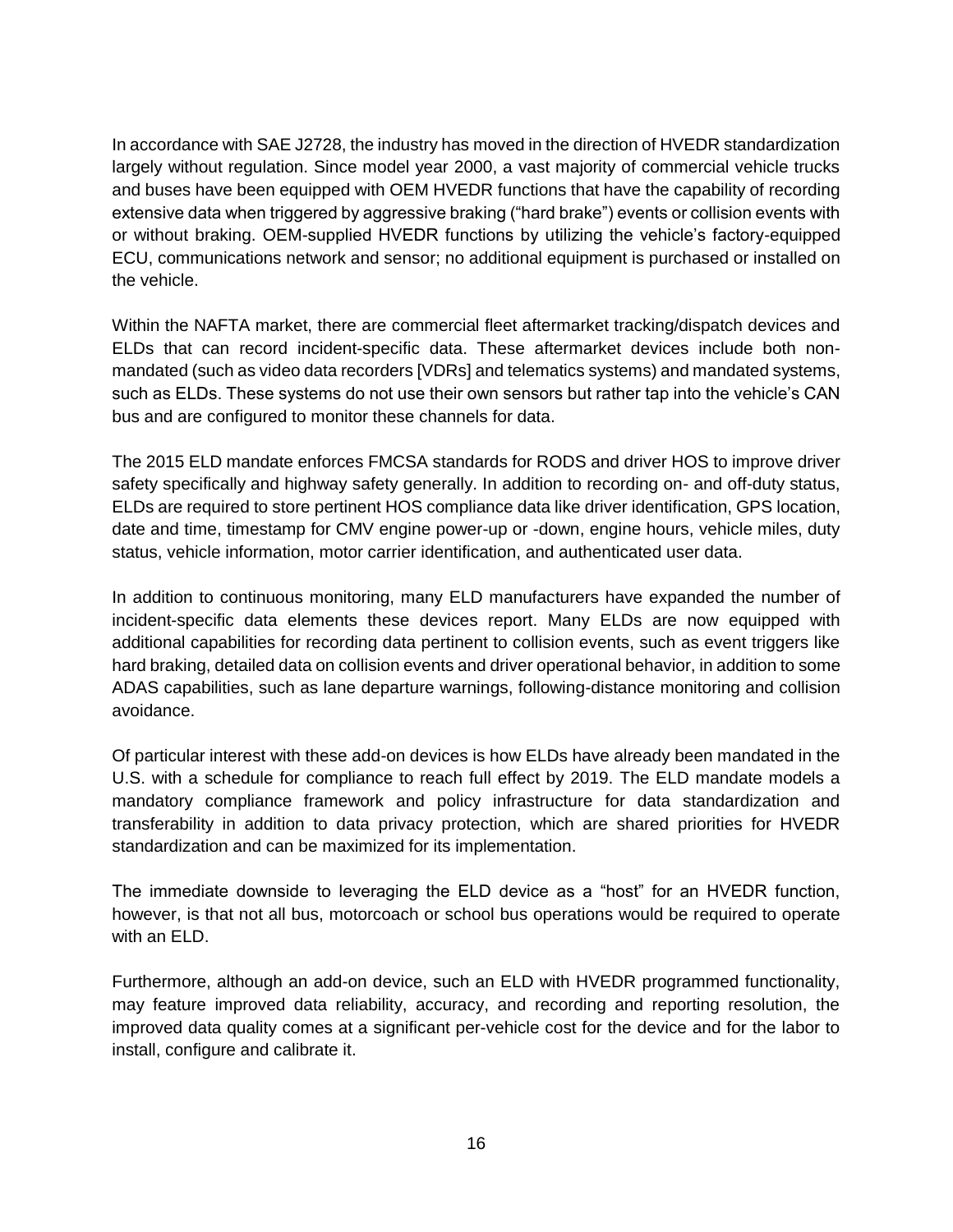It must also be noted that for those CMVs required to meet ELD compliance, FMCSA does not require crash survivability for these devices nor their data despite NTSB recommendations. Adding HVEDR software to existing ELDs would change requirements for sustaining high-impact and crash forces and significantly increase costs for ELD manufacturers as well as commercial purchasers of these devices, which would result in significant CMV carrier pushback.

A standalone data recorder designed specifically to meet crash survivability and analysis requirements, such as Kienzle Argo GmbH *Unfalldatenspeicher* (UDS), or "accident data recorder," provides an alternative to using ELD devices as a "host" for HVEDR software. A significant advantage to this device is its reporting rate of 1,000 samples a second at 1-10 samples/sec or 1-10 Hz for 30 seconds. However, this advantage comes at an 800-1000€ (1200- 1600 CAD, 1000-1250 USD) per-vehicle cost of installation. Such costs would require significant substantiation from regulatory accounting offices and, again, would result in heavy fleet pushback regardless of regulatory justification.

The more feasible alternative to aftermarket, stand-alone data recorders is maximizing OEM datarecording devices, such as the OEM chassis/engine/drivetrain safety ECUs already installed in all heavy-duty vehicles, the vast majority of which are equipped with some HVEDR functionality. Leveraging current OEM ECUs for HVEDR purposes is a less costly option for OEMs to phase into compliance over time and would receive the least pushback of all alternatives.

When examining OEM-based HVEDR feasibility, however, it must be noted that a considerable downside for these devices is that there tend to be more data limitations and potential for reduced data accuracy when the vehicle's OEM data network and sensors are leveraged as opposed to a purpose-built, independent data recorder like the Kienzle Argo UDS essentially serving as a dataacquisition system.

Standardization of HVEDR through an OEM-based solution must account for the variations in HVEDR functionality across OEM ECUs (as explored extensive detail in Deliverable No. 4). While beneficial that OEM ECUs essentially record the same data, many physically record in different modules. Standardizing HVEDR recording units need not control in which ECUs manufacturers choose to store the data but reducing HVEDR recording and storage to one unit is optimal. It would be preferable to avoid dispersing all the data that would constitute an HVEDR report across different ECUs and, instead, record all data to a single ECU that can be accessed either via the preferred connection method (the diagnostic link connector [DLC], as defined by J1939/13 on a heavy truck) or direct to that single ECU if the vehicle sustains too much damage to connect via the DLC.

Reporting duration and frequency as well as trigger thresholds vary even more significantly across OEM ECUs than the number of recording units and complicates data aggregation into a common database such as an ACN system for crash analysis research. Most OEM HVEDRs record at 1 Hz, a considerably low resolution and the most glaring departure from SAE RP J2728, which recommends a record rate of 10 Hz.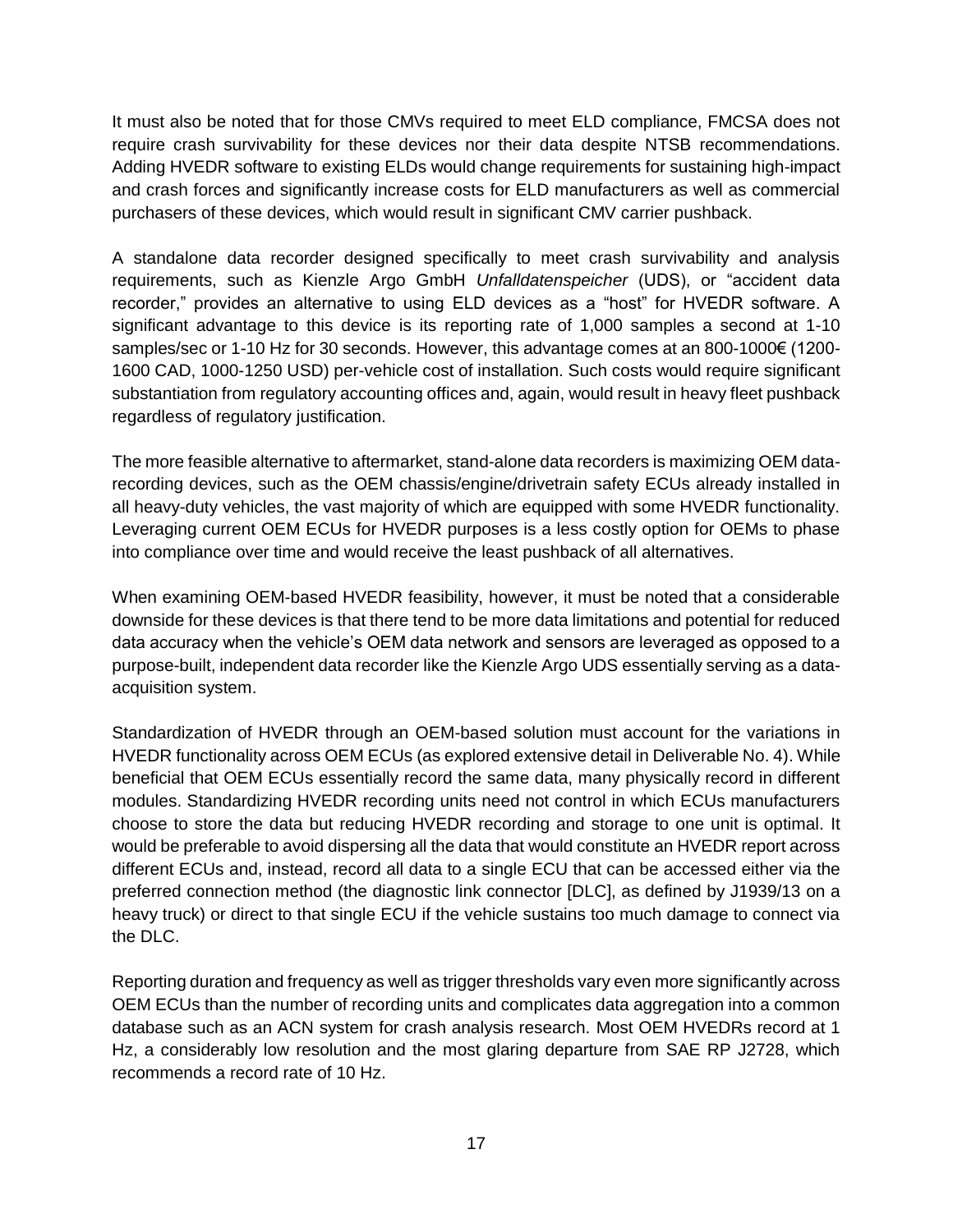Nonetheless, current OEM HVEDR capabilities are actually on track to be standardized because of SAE RP J2728. Most heavy vehicles on the road today are already equipped with data recorders that write more than 30 seconds of data. SAE J2728 also recommends several additional data elements and header recorded values that current OEM HVEDRs do not report. An OEM-based HVEDR standardization must effectively address the currently wide variation in HVEDR functionality across OEM ECUs as well as variation in data elements and reporting frequency, duration and thresholds.

Of additional note is significant inconsistency in date and timestamps across OEM data records, which reinforces the need for the common clock first recommended by NTSB's 2002 Safety Recommendation H-02-35. In 2013, NTSB endorsed SAE's work in producing a comprehensive list of data elements and data requirements for accident reconstruction and standards with the publication of SAE Recommended Practice J2728; however, NTSB lamented that SAE J2728 fell short of a common clock and reopened Safety Recommendation H-02-35.<sup>24</sup> HVEDR standardization must include a common clock, and the accuracy and universality of GPS provides an easily available solution.

Finally, crash survivability has been emphasized as a significant objective for data-recorder standardization as early as 2002. As discussed in *Volume II: Supplemental Findings for Trucks, Motorcoaches, and School Buses* of their *Final Report*, the NHTSA EDR Working Group raised particular concerns for school buses and whether this industry has sufficient funds to outfit crash survivable EDR modules in their fleets. Indeed, the costs and complication of fitting EDR units with crash survivability that sustains impact shock, temperature, fluid immersion, penetration and especially fire were the reasons the FMCSA ruled out NTSB-requested requirements for crash survivability of ELDS when drafting of the 2015 ELD mandate.

The 2010 SAE RP J2728, however, addressed HVEDR crash survivability and established only minimal requirements that HVEDR units survive collisions while still maintaining HVEDR compliance. Further research is needed on HVEDR units' ability to withstand crash severity and the costs for HVEDR data preservation as NTSB hopes to achieve protection of these modules with little financial impact and significant safety returns.

## <span id="page-20-0"></span>4.0 CONCLUSION

This study's findings point to the importance of an HVEDR standardization entailing a common reporting format that includes standardized data elements and reporting frequency, as well as a common clock dated and timestamped by GPS. Events outside of crashes, such as hard brake events and aggressive driving events, should be included in this HVEDR technology to help coach commercial drivers and achieve lower accident rates, as numerous U.S. and international research studies have found. These data can also be archived in a common format as recording and archiving data in an unconventional format makes it difficult to capture data into a tabular format with accurate results for meaningful crash analysis.

<sup>24</sup>NTSB, "Safety Recommendation H-02-35," accessed Feb. 2018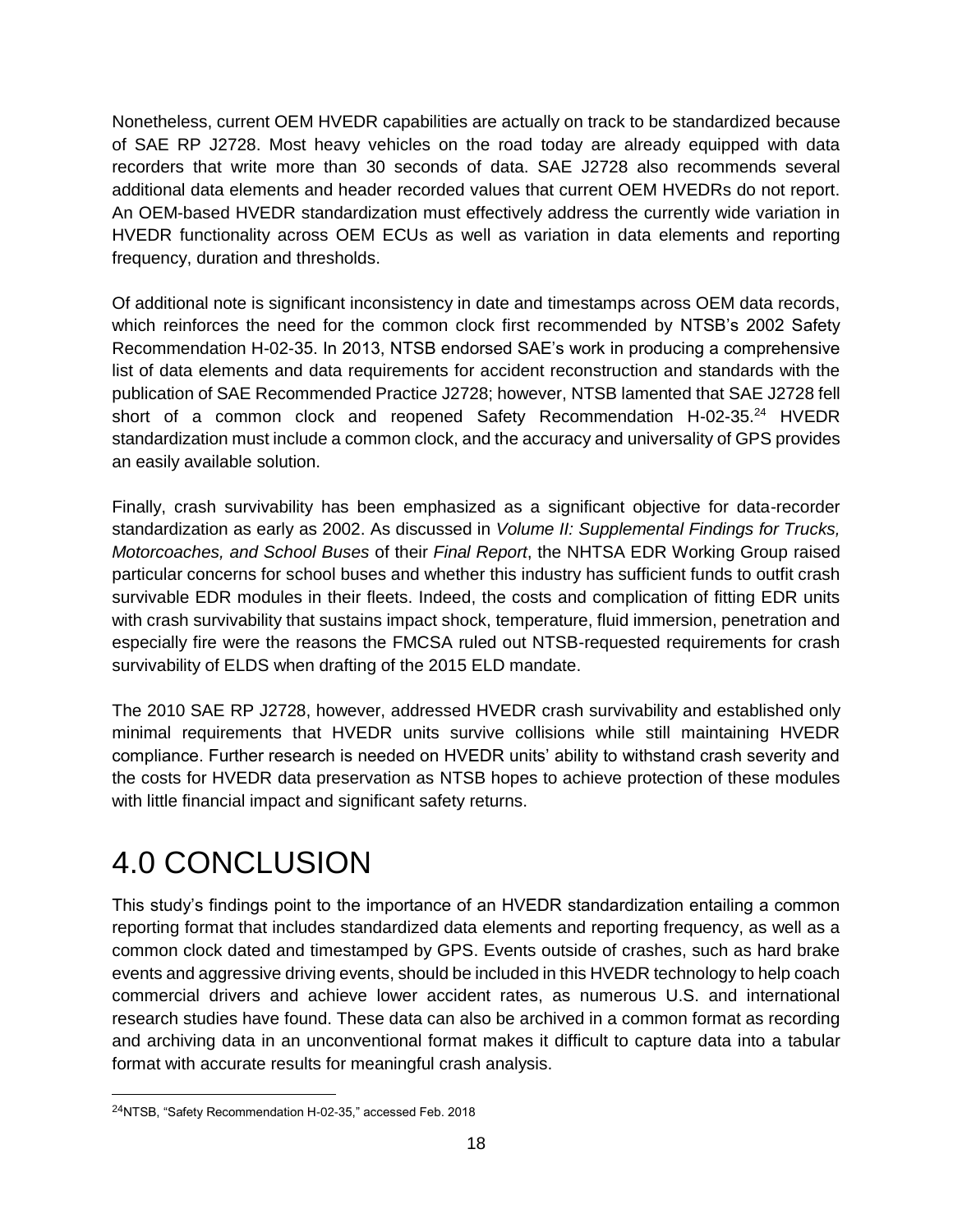A common data-retrieval tool compatible with any commercial bus regardless of the commercial vehicle (or engine) manufacturer, as modeled by the universal Bosch CDR Tool for light vehicles, can be developed. By standardizing a common data imaging tool for HVEDR, training can be greatly simplified and government agencies, researchers, fleet managers, law enforcement agencies and independent consultants will not need to purchase and train on multiple tools for imaging data from commercial trucks and buses.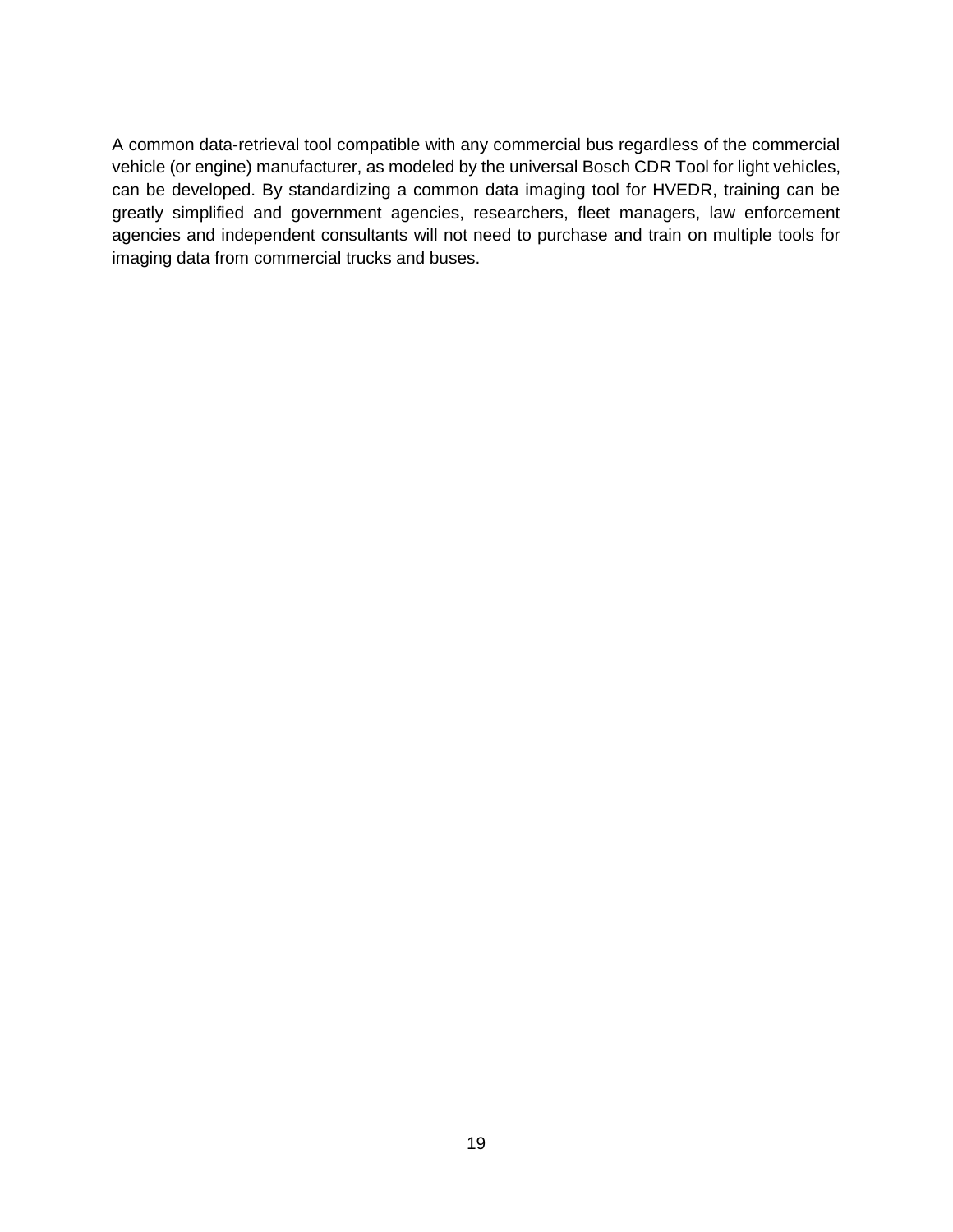## APPENDIX A - ACRONYMS

<span id="page-22-0"></span>

| <b>ACCTYPE</b>       | <b>Accident Type</b>                                         |
|----------------------|--------------------------------------------------------------|
| <b>ACM</b>           | Air Bag Control Module                                       |
| <b>ACN</b>           | <b>Automatic Crash Notification</b>                          |
| <b>ADAS</b>          | Autonomous Driver Assistance Systems                         |
| <b>ADR</b>           | Accident Data Recorder                                       |
| AEB                  | <b>Automatic Emergency Braking</b>                           |
| Ax, Ay               | Longitudinal, Lateral Acceleration Change (g)                |
| <b>BAGDEPLY</b>      | airbag System Deployment                                     |
| CADaS                | <b>Common Accident Data Set</b>                              |
| CAN                  | <b>Controller Area Network</b>                               |
| <b>CARE</b>          | <b>Community Road Accident Database</b>                      |
| <b>CDC</b>           | <b>Collision Deformation Classification</b>                  |
| <b>CDR</b>           | Crash Data Retrieval                                         |
| <b>CDS</b>           | Crashworthiness Data System                                  |
| <b>CFR</b>           | Code of Federal Regulations                                  |
| <b>CIREN</b>         | Crash Injury Research and Engineering Network                |
| <b>CMV</b>           | <b>Commercial Motor Vehicle</b>                              |
| D                    | Deployment (event)                                           |
| D/DL                 | Deployment and Deployment-Level (event)                      |
| D/N                  | Deployment and Non-Deployment (event)                        |
| <b>DDEC</b>          | <b>Detroit Diesel Electronic Controls</b>                    |
| Delta V $(\Delta V)$ | Change in velocity (mph)                                     |
| DERM                 | Diagnostic & Energy Reserve Module (General Motors specific) |
| DL                   | Deployment-Level (event)                                     |
| <b>DLC</b>           | Diagnostic Link Connector                                    |
| <b>DOT</b>           | Department of Transportation                                 |
| <b>DVLAT</b>         | Lateral component of delta V                                 |
| <b>DVLONG</b>        | Longitudinal component of delta V                            |
| <b>ECBOS</b>         | <b>Enhanced Coach and Bus Occupant Safety</b>                |
| <b>ECM</b>           | <b>Engine Control Module</b>                                 |
| ECU                  | <b>Electronic Control Unit</b>                               |
| <b>EDR</b>           | Event Data Recorder                                          |
| <b>EDS</b>           | <b>Electronic Data System</b>                                |
| ELD                  | <b>Electronic Logging Device</b>                             |
| ESC                  | <b>Electronic Stability Control</b>                          |
| <b>ETN</b>           | Enlaces Terrestres Nacionales (Mexico)                       |
| <b>FHWA</b>          | Federal Highway Administration                               |
| <b>FMVSS</b>         | Federal Motor Vehicle Safety Standard                        |
| GM                   | <b>General Motors</b>                                        |
| <b>GVWR</b>          | <b>Gross Vehicle Weight Rating</b>                           |
| <b>HOS</b>           | <b>Hours of Service</b>                                      |
| <b>HVEDR</b>         | Heavy Vehicle Event Data Recorder                            |
| <b>IEEE</b>          | Institute of Electrical and Electronics Engineers            |
| ITS                  | <b>Intelligent Transportation System</b>                     |
| <b>IVDR</b>          | In-Vehicle Data Recorder                                     |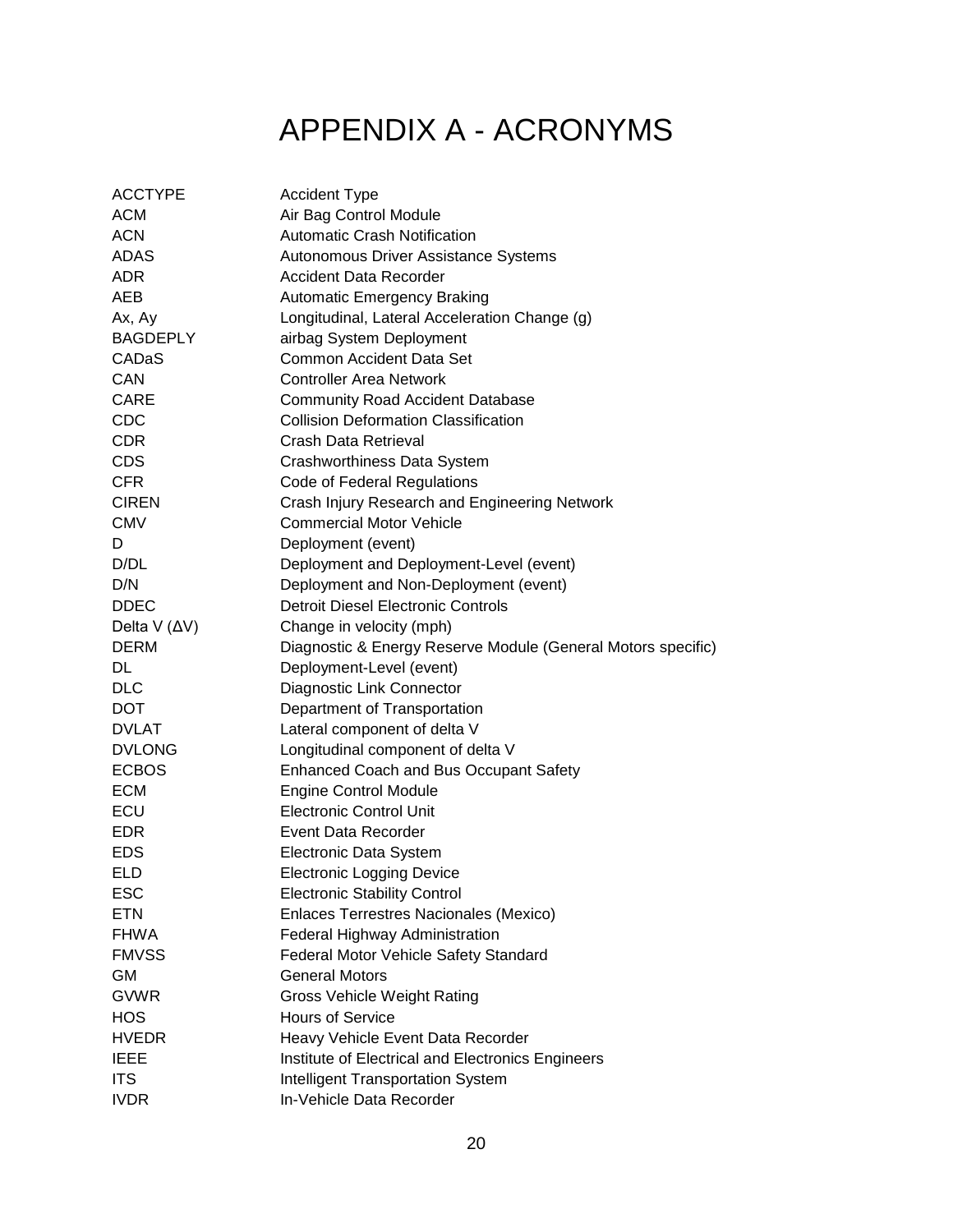| JDR               | Journey Data Recorder                                         |
|-------------------|---------------------------------------------------------------|
| kph               | kilometers per hour                                           |
| <b>LER</b>        | Locomotive Event Recorder                                     |
| <b>MANEUVER</b>   | Attempted Avoidance Maneuver                                  |
| <b>MANUSE</b>     | Manual (Active) Belt System Use                               |
| <b>MCMIS</b>      | Motor Carrier Management Information System                   |
| <b>MMUCC</b>      | Model Minimum Uniform Crash Criteria                          |
| <b>MOT</b>        | Ministry of Transport                                         |
| <b>MOU</b>        | Memorandum of Understanding                                   |
| mph               | miles per hour                                                |
| ms                | milliseconds                                                  |
| <b>MSSC</b>       | Mecanica Scientific Services Corporation                      |
| MY                | Model Year                                                    |
| Ν                 | Non-Deployment (event)                                        |
| <b>NAFTA</b>      | North American Free Trade Agreement                           |
| <b>NAS</b>        | National Academy of Sciences                                  |
| <b>NASS</b>       | National Automotive Sampling System                           |
| <b>NCSA</b>       | National Center for Statistics and Analysis                   |
| <b>NHTSA</b>      | National Highway Traffic Safety Administration                |
| No.               | Number                                                        |
| <b>NPRM</b>       | Notice of Proposed Rulemaking                                 |
| <b>NTC</b>        | National Transport Commission (Australia)                     |
| <b>NTSB</b>       | National Transportation Safety Board                          |
| <b>OEM</b>        | Original Equipment Manufacturer                               |
| <b>PDOF</b>       | Principal Direction of Force (1st)                            |
| PDOF <sub>1</sub> | Clock Direction for PDOF in Degrees (Highest CDC)             |
| <b>PRE</b>        | <b>Preliminary Regulatory Evaluation</b>                      |
| <b>RCM</b>        | <b>Restraint Control Module</b>                               |
| <b>RODS</b>       | <b>Record of Duty Status</b>                                  |
| rpm               | revolutions per minute                                        |
| <b>SAE</b>        | Society of Automotive Engineers                               |
| SCI               | Special Crash Investigations                                  |
| <b>SDM</b>        | Sensing and Diagnostic Module (General Motors)                |
| sec               | seconds                                                       |
| t                 | time (seconds)                                                |
| <b>TIFA</b>       | <b>Trucks Involved in Fatal Accidents</b>                     |
| <b>TRB</b>        | <b>Transportation Research Board</b>                          |
| <b>TRL</b>        | <b>Transport Research Laboratory</b>                          |
| <b>TSB</b>        | Transportation Safety Board of Canada                         |
| <b>UDS</b>        | <b>Universal Documentation Service</b>                        |
| <b>VDO</b>        | Vereinigte DEUTA - OTA (Company Name)                         |
| <b>VDR</b>        | Vehicle Data Recorders                                        |
| <b>VERONICA</b>   | Vehicle Event Recording based on Intelligent Crash Assessment |
| <b>VIN</b>        | Vehicle Identification Number                                 |
| $Vx (\Delta Vx)$  | Longitudinal delta V (mph)                                    |
| $Vy (\Delta Vy)$  | Lateral delta V (mph)                                         |
|                   |                                                               |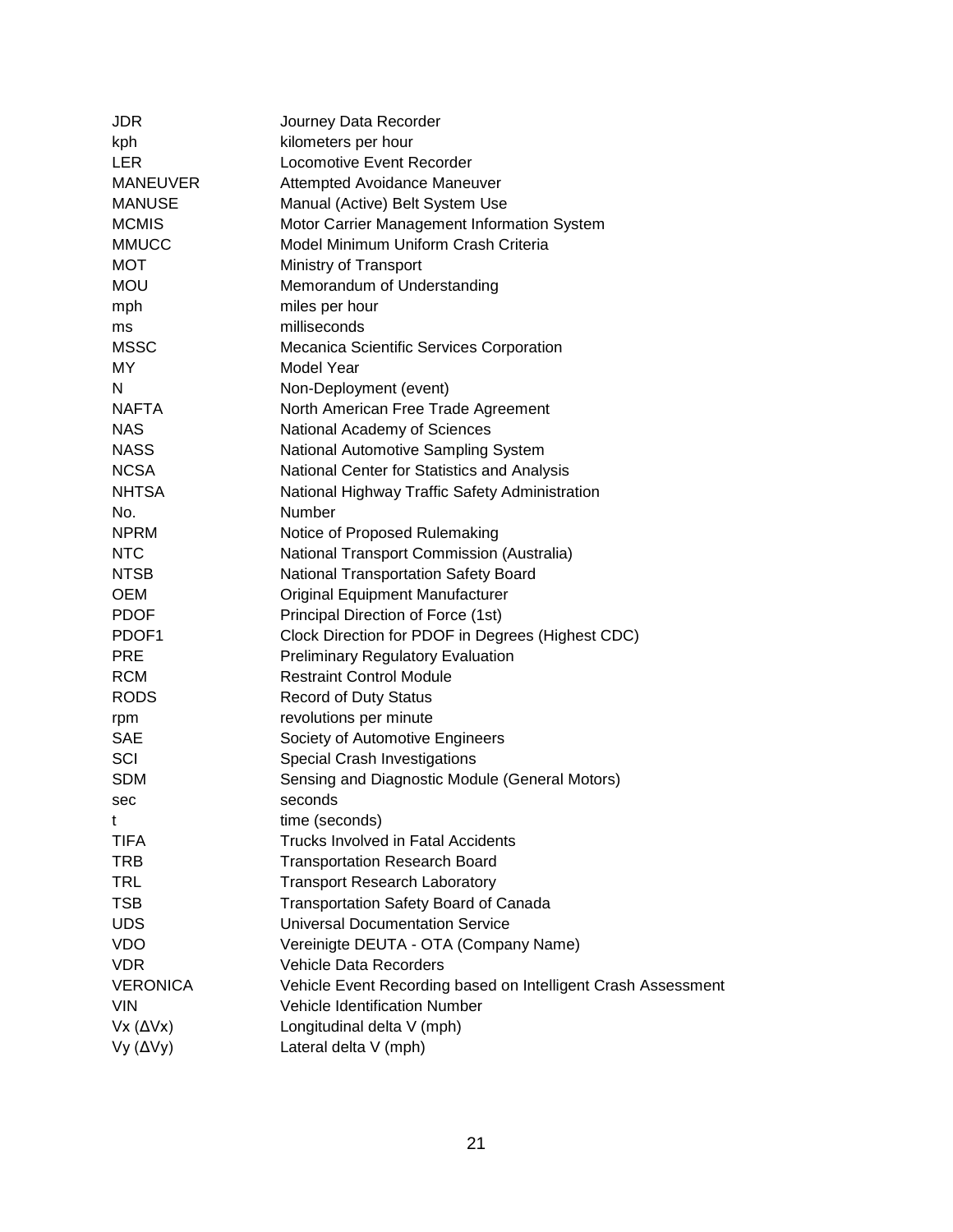## <span id="page-24-0"></span>APPENDIX B – HISTORY OF EDR/HVEDR SAFETY RECOMMENDATIONS & STANDARDS

The following timeline includes U.S. National Transportation Safety Board (NTSB) and Transportation Safety Board of Canada (TSB) Recommendations, as well as National Highway Traffic Safety Administration (NHTSA) and Federal Motor Carrier Safety Administration (FMCSA) rulemaking as they pertain to the development of event data recorder (EDR) and heavy vehicle event data recorder (HVEDR) standards. This history also features significant international developments and Society of Automotive Engineers International (SAE) J1698 "Event Data Recorder" and J2728 "Heavy Vehicle Event Data Recorder (HVEDR) Standard – Tier 1" Committee organizations and Recommended Practices to demonstrate how technical specifications for EDR and HVEDR developed alongside policymaking.

**1997** NTSB ISSUED.

Safety Recommendation H-97-018

Recommended NHTSA and vehicle manufacturers collaborate on the development and implementation of a plan for improved crash data collection through current or augmented sensing and recording devices.

SWOV Institute for Road Safety Research, "SAMOVAR and Traffic Accident Reduction through Monitoring Driver Behavior with Data Records."

The Commission of European Communities 1992-1995 DRIVE-II Research Program findings are published.

**1998** Jet Propulsion Laboratory (JPL), California Institute of Technology: *Advanced Air Bag Technology Assessment, Final Report*

> Included a recommendation to "study the feasibility of installing and obtaining crash data for safety analysis from crash recorders on vehicles*.*"

**1999** NTSB ISSUED.

Safety Recommendation H-99-53

Recommended the requirement that all school buses and motorcoaches manufactured after January 1, 2003 be equipped with on-board recording systems and specified elements and reporting rates.

Safety Recommendation H-99-54.

Recommended government agencies and industry collaborate on the development and implementation of standards for on-board recording of bus crash data elements, sampling rates, storage format, survivability and power supply.

**2001** NHTSA R&D Working Group: *Event Data Recorders: Summary of Findings, Final Report,* No. NHTSA-1999-5218-9

> Findings published by EDR Working Group formed and hosted by NHTSA in response to the 1998 NASA/JPL-issued recommendations for EDR.

**2002** NHTSA R&D EDR Working Group: *Event Data Recorders: Summary of Findings, Final Report, Volume II Supplemental Findings for Trucks, Motorcoaches, and School Buses*, No. DOT HS 809 432

> Supplemented the NHTSA EDR Working Group 2001 *Final Report* by researching truck and bus EDR and proposing recommendations for data elements, survivability and event descriptions.

NTSB ISSUED.

Safety Recommendation H-02-35

Called for IEEE and SAE collaboration in establishing standards for recording full history of electronic fault codes with a common timestamp.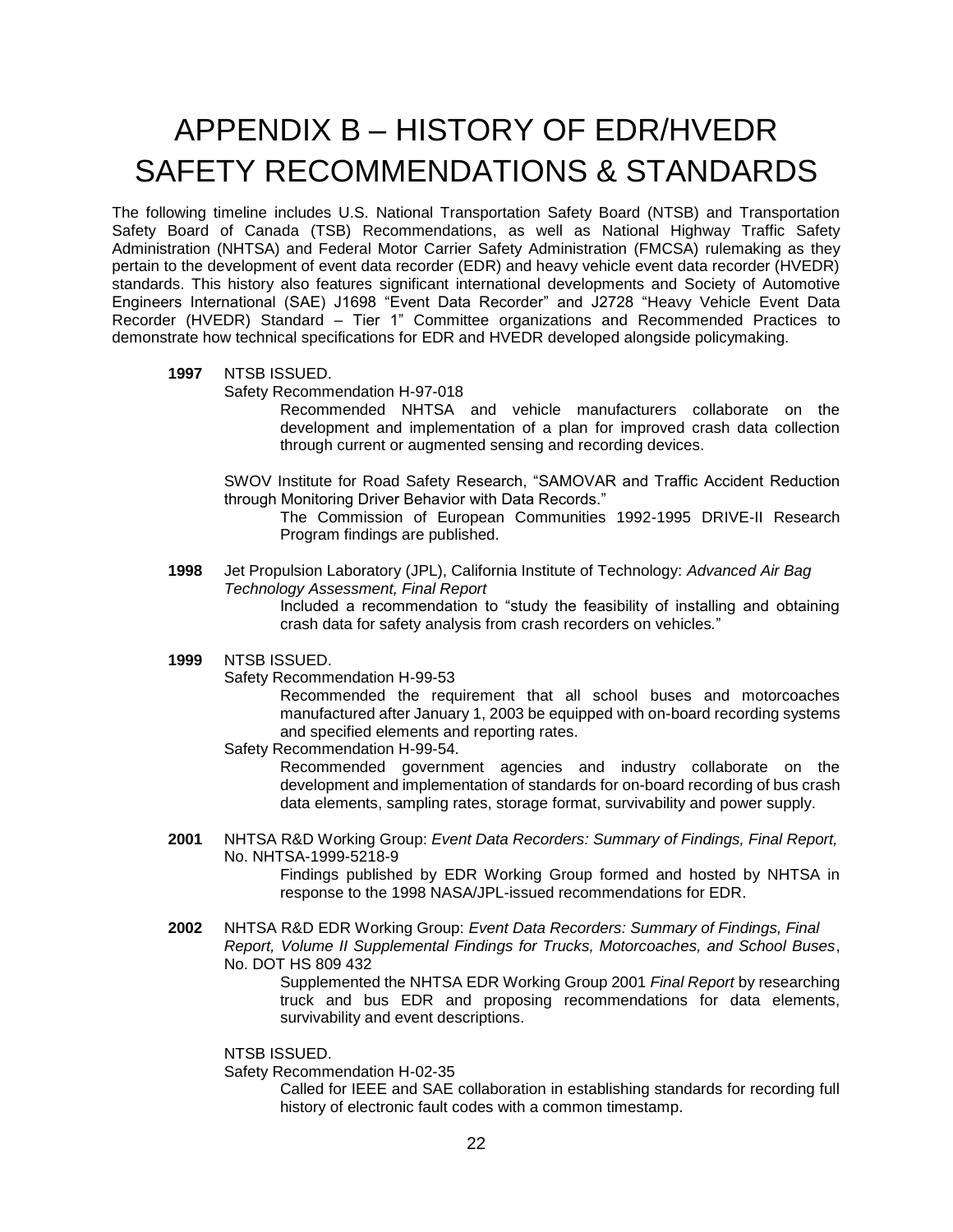**2003** SAE J1698 "Vehicle Event Data Interface" (VEDI) Committee organized.

#### SAE ISSUED.

J1698 "Vehicle Event Data Interface – Vehicular Output Data Definition"

Established common format for displaying and presenting light-duty vehicle postdownloaded data.

#### **2004** SAE ISSUED.

J1698-2 "Vehicle Data Interface – Vehicular Data Extraction"

Defined a common method for extracting event data; aimed to utilize existing industry standards by using the SAE J1962 physical interface and designating industry-standard diagnostic protocols for communications.

#### NHTSA ISSUED.

"Event Data Recorders," Notice of Proposed Rulemaking (69 FR 32932) Specified a minimum set of data elements for voluntarily installed EDRs to record and initiated 49 CFR Part 563.

NTSB CLOSED – Exceeds Recommended Action.

Safety Recommendation H-97-018

Issued statement endorsing NHTSA's NPRM "Event Data Recorders" as a step toward establishing light-vehicle EDR in response to NTSB recommendations for both light-vehicle and heavy-vehicle applications.

#### NTSB ISSUED.

Safety Recommendation H-04-026

Recommended that EDRs be installed in all newly manufactured light-duty vehicles once light-vehicle EDR standards were developed.

#### **2005** SAE REVISED.

J1698 "Vehicle Event Data Interface – Vehicular Output Data Definition"

#### SAE ISSUED.

J1968-1 "Vehicle Event Data Interface – Output Data Definition" Defined data items related to events.

#### **2006** NHTSA ISSUED.

"Event Data Recorders," Final Rule (71 FR 20998)

Published the Part 563 final rule specifying requirements for light-vehicle EDR data "accuracy, collection, storage, survivability and retrievability."

European Commission, Directorate-General for Energy & Transport, Vehicle *Event Recording based on Intelligent Crash Assessment (VERONICA),* Agreement No. TREN-04-ST-S07.39597

Related to "exploring the possibilities of implementing Vehicle Event Data Recorders (EDRs) for enhanced understanding of collisions but also recognizing the potential benefits for prevention, road safety and legal fairness*.*"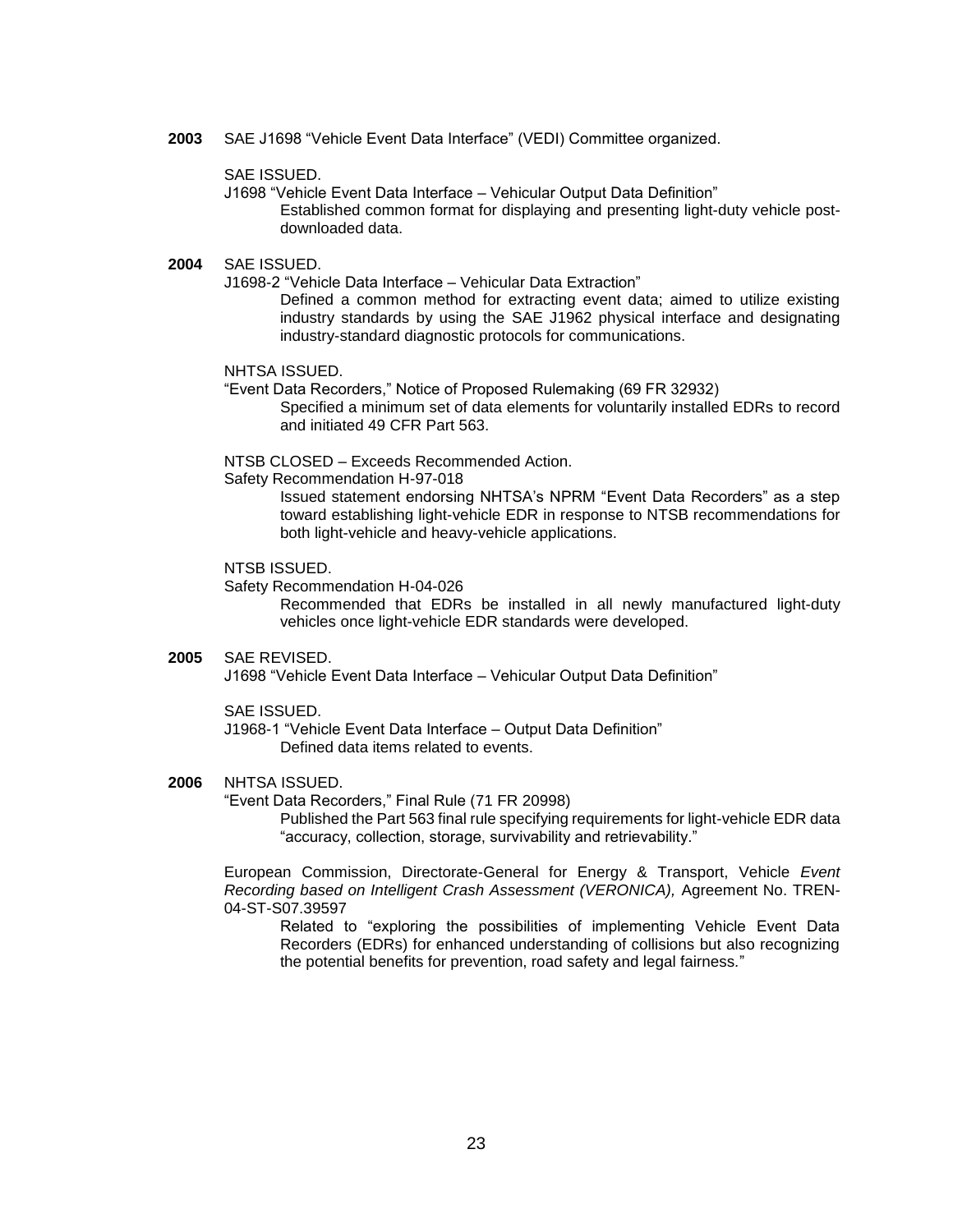**2007** NHTSA, "NHTSA's Approach to Motorcoach Safety," Memorandum to Docket No. 2007- 28793

> Discussed within the context of NTSB Safety Recommendations H-99-53 and -54 how specifications for crash characteristics and other measurements would differ for motorcoaches and indicated a standard (the contemporaneously in-progress SAE J2728) was under co-development with the SAE Truck and Bus Committee, after which NHTSA was to consider appropriate HVEDR installation requirements in motorcoaches.

**2008** NTSB CLOSED – Acceptable Alternate Action.

Safety Recommendation H-04-026

Issued statement acknowledging NHTSA's 2006 final rule for voluntary compliance with light-vehicle EDR installation but made clear NTSB sought mandatory compliance.

NTSB CLOSED – Unacceptable Action.

#### Safety Recommendation H-02-035

Issued statement of dissatisfaction that IEEE's work on on-board vehicle recording common timestamps ceased without developing the recommended standards.

NTSB OPEN – Acceptable Response.

Safety Recommendations H-99-53 and -4

Recognized progress in light-vehicle EDR standards but reiterated the need for EDR performance standards for buses, urging an active push for completing the development of standards for large motorcoaches and requirement for EDRs in all new motorcoaches.

**2009** European Commission, Directorate-General for Energy & Transport, *Vehicle Event Recording based on Intelligent Crash Assessment, VERONICA-II*, Agreement No. TREN-07-ST-S07.70764

> Studied European EDRs and concluded EDR's purpose is to reduce the number of fatalities, provide opportunities for in-depth research using actual crash data from EDR and improve vulnerable road-user safety, among other EDR benefits.

NHTSA, "Vehicle Safety Rulemaking and Research Priority Plan 2009-2011," Docket No. NHTSA-2009-0108

Included a priority to develop performance requirements for "heavy-vehicle EDRs" with the next agency decision deadline set for 2010.

U.S. Department of Transportation (DOT), *Motorcoach Safety Action Plan*, Publication No. DOT HS 811 177

Listed plans to augment the data currently collected on motorcoach drivers and operators by having the FMCSA explore other passenger carrier data sources. Also refers to NHTSA's work with the SAE Truck and Bus Committee regarding the development of SAE Recommended Practice J2728 "Heavy Vehicle Event Data Recorder (HVEDR) - Base Standard."

**2010** SAE J1698 "Vehicle Event Data Interface" Committee reconvened as the "Event Data Recorder" Committee

Addressed recently proposed legislation responding to a series of reported unattended acceleration claims and featuring some degree of an EDR requirement; conducted a five-year review of 2005 J1698 Recommended Practice to update it according to in-progress and changing technologies; restructured J1698 "Event Data Recorder" base document into a series of three documents: "J1698-1 Event Data Recorder – Output Data Definition," "J1698-2 Event Data Recorder – Retrieval Tool Protocol," and "J1698-3 Event Data Recorder – Compliance Assessment." Committee remains active to date.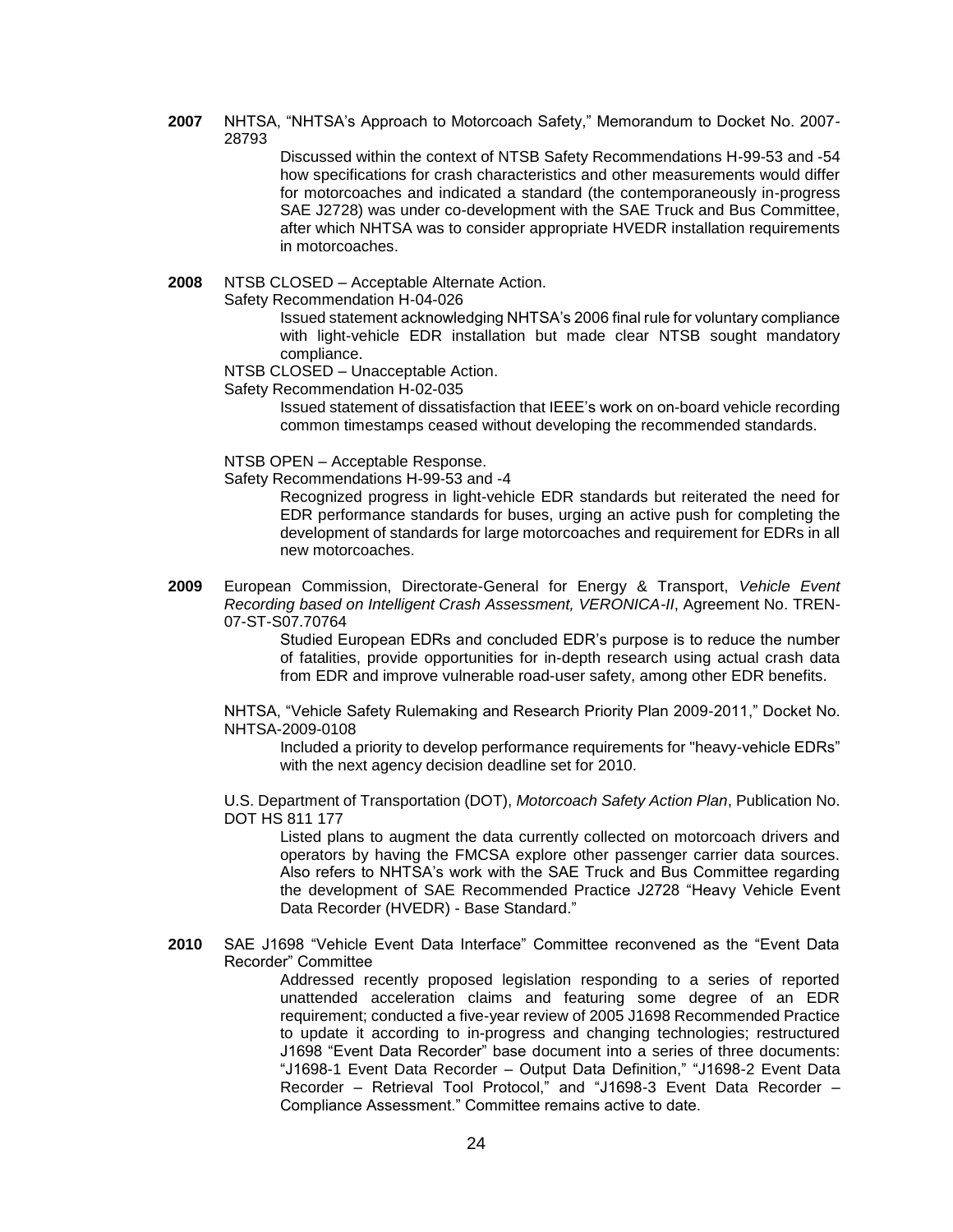SAE ISSUED.

J2728 "Heavy Vehicle Event Data Recorder (HVEDR) Standard – Tier 1"

Applied to HVEDRs for heavy-duty, ground-wheeled vehicles over 4,545 kg/10,000 lbs. (Class 3-8), equipped with one or both of the SAE J1587/1708 or SAE 1939 vehicle communication networks; attempted to standardize HVEDR by categorizing data into Tiers 1-3 and setting minimum perform specifications.

NTSB CLOSED – Unacceptable Action/Superseded.

Safety Recommendation H-99-53.

Recommendation was closed and superseded by H-10-07.

- NTSB ISSUED.
- Safety Recommendation H-10-007

Superseded H-99-53 and reiterated the need for requiring all medium and heavy buses be equipped with EDR.

Safety Recommendation H-10-015

Recommended the development of performance standards for EDRs for medium and heavy trucks and the subsequent requirement for truck EDRs.

**2011** NHTSA, "Vehicle Safety and Fuel Economy Rulemaking and Research Priority Plan 2011- 2013," Docket No. NHTSA-2009-0108

> Included a priority for developing "heavy-vehicle EDRs" performance requirements and whether the agency would initiate rulemaking on EDR requirements for newly manufactured heavy vehicles by 2011.

NTSB OPEN – Unacceptable Response.

Safety Recommendation H-10-007

Issued statement recognizing NHTSA's progress in rulemaking for voluntary passenger-vehicle EDR requirements but urged EDR requirements for medium and heavy buses.

NTSB ISSUED.

Safety Recommendation H-10-010

Recommended FMCSA require all heavy commercial vehicles be equipped with video event recorders capturing data about the driver, external environment and roadway in the event of a crash or sudden deceleration event.

#### **2012** NHTSA ISSUED.

"Event Data Recorders," Final Rule (77 FR 47552)

Amended the final Part 563 rule after receipt of petitions regarding light-vehicle EDR specifications.

#### NHTSA ISSUED.

"Federal Motor Vehicle Safety Standards; Event Data Recorders," Notice of Proposed Rulemaking (77 FR 74144)

Advanced FMVSS 405 "Event Data Recorders" and proposed FMVSS 405 Part 571 to require compliance with EDR crash test performance and survivability requirements.

#### **2013** SAE REVISED.

J1698-2 "Event Data Recorder – Retrieval Tool Protocol."

Previously "Vehicle Event Data Interface – Vehicular Data Extraction" Identified common physical interface for intended development of EDR Retrieval Tools connecting to light-duty vehicles; specified how to image, translate and report EDR records through use of existing industry standards.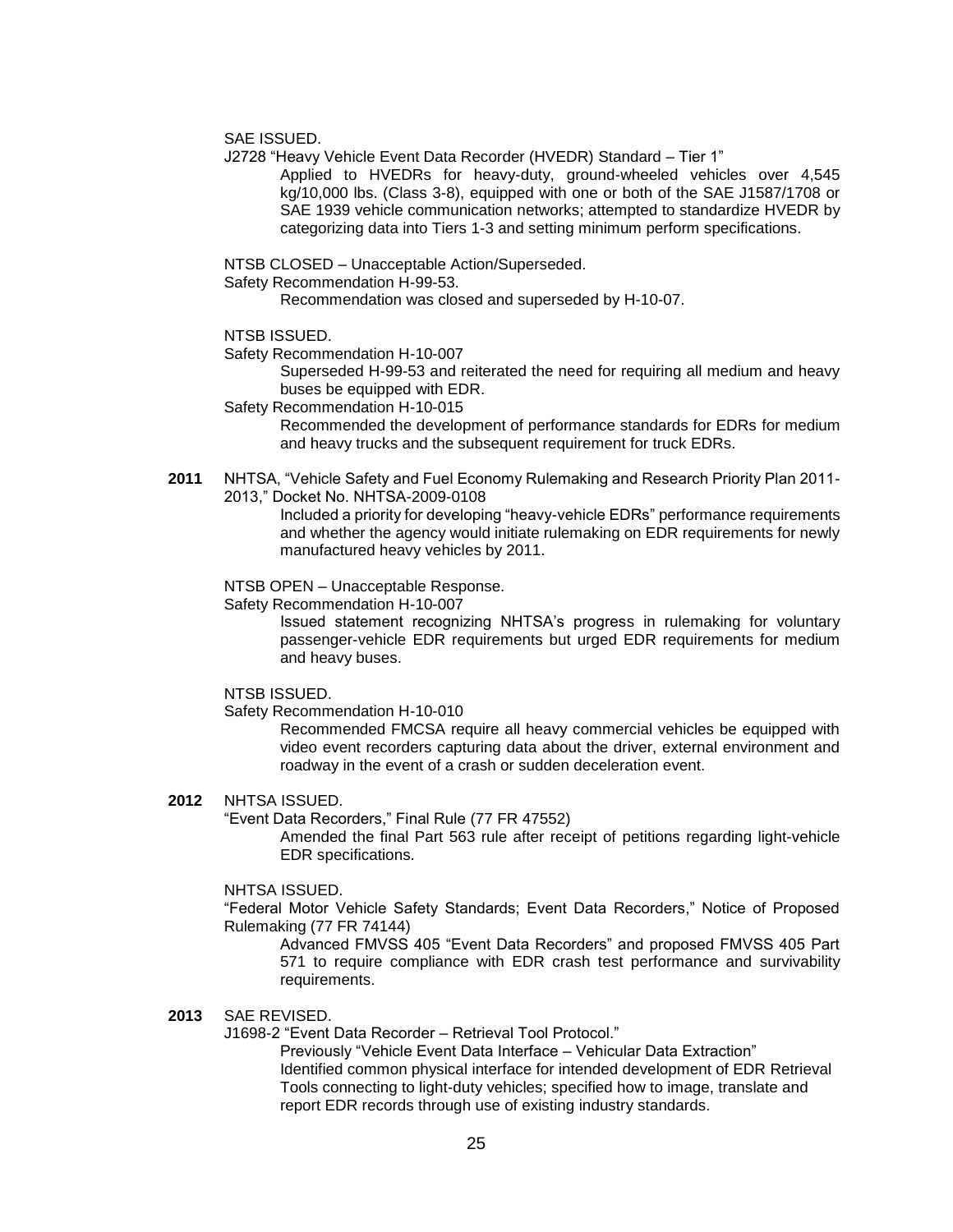J1698-1 "Event Data Recorder – Output Data Definition"

Previously "Vehicle Event Data Interface – Output Data Definition" Provided common data output formats for a variety of data elements (in light-duty vehicle OEM applications) useful for analyzing vehicle crash and crash-like events that meet specified trigger criteria.

#### SAE ISSUED.

J1698-3 "Event Data Recorder – Compliance Assessment"

Defined procedures to be used for validating relevant EDR output records in compliance with reporting requirements outlined in Part 563, Table 1 during FMVSS-208, FMVSS-214 and other vehicle-level crash testing.

#### **2014** SAE REVISED.

J1698 "Event Data Recorder"

Previously "Vehicle Event Data Interface" and structured into the J1698-1, -2, and -3 document series.

#### NHTSA ISSUED.

"Request for Comment on Automotive Electronic Control Systems Safety and Security" (79 FR 60574)

Acknowledged the National Academy of Sciences (NAS) 2012 Transportation Research Board (TRB) Special Report No. 308 recommendations that NHTSA ensure commonplace EDR implementation in new vehicles.

#### NTSB OPEN – Unacceptable Response.

Safety Recommendation H-10-007

Issued statement recognizing NHTSA research on EDRs but expressed disappointment at continued lack of EDR requirement for buses.

#### **2015** SAE REVISED.

J1698-3 "Event Data Recorder – Compliance Assessment," CURRENT.

#### NHTSA ISSUED.

"Guidelines for the Safe Deployment and Operation of Automated Vehicle [AV] Safety Technologies," Extension of Comment Period for Proposed Guidelines (81 FR 31296)

Outlined the need to consider data-recording capabilities and which triggers are appropriate for determining correct operation, operational status and possible malfunctions in AV systems.

Transportation Safety Board of Canada (TSB), *Crossing Collision - VIA Rail Canada Inc. Passenger Train No. 51, OC Transpo Double-Decker Bus No. 8017, Mile 3.30, Smiths Falls Subdivision, Ottawa, Ontario, 18 September 2013*, Railway Investigation Report No. R13T0192

Major commercial bus collision resulting in TSB R15-03.

#### TSB ISSUED.

Safety Recommendation R15-03

Proposed the Department of Transport require commercial passenger buses to be equipped with dedicated and crashworthy event data recorders.

#### NTSB OPEN – Unacceptable Response.

Safety Recommendations H-99-54 and H-10-007, -014, -015

Issued statement recognizing continued lack of standards and requirements for EDRs in medium and heavy trucks and buses; reiterated recommendations.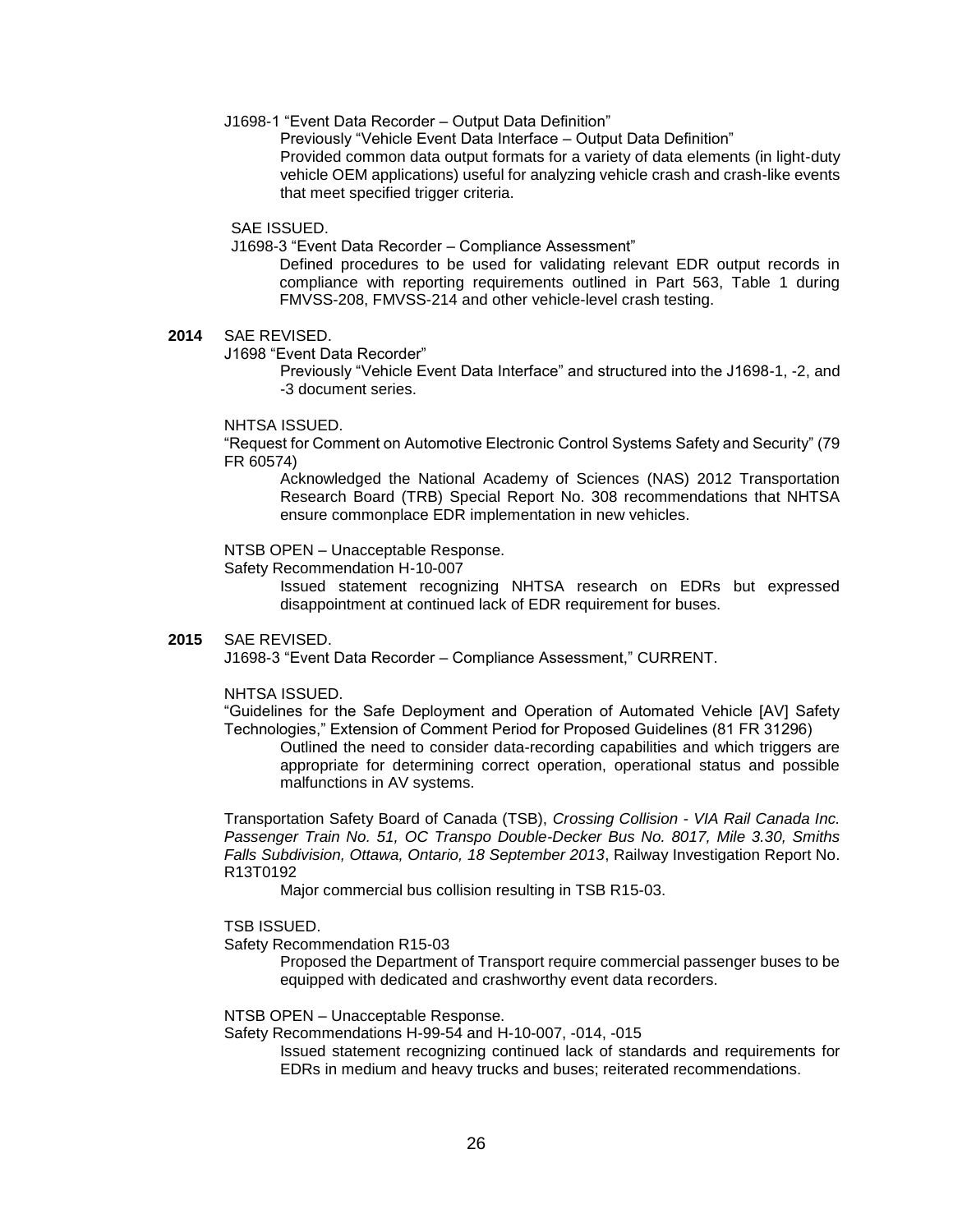#### **2016** SAE ISSUED.

J1698-1A "Pedestrian Protection EDR output Data Definition Appendix," CURRENT. Appendix to J1698-1 containing EDR record parameters and definitions related to pedestrian protection systems in light-duty vehicles.

TSB OPEN – Satisfactory in Part.

Safety Recommendation R15-03

Issued statement recognizing Transport Canada's initiation of research on EDR technologies and feasibility of developing an EDR standard for commercial passenger buses in Canada.

NHTSA and FMCSA ISSUED.

"Federal Motor Vehicle Safety Standards; Federal Motor Carrier Safety Regulations; Parts and Accessories Necessary for Safe Operation; Speed Limiting Devices," Notice of Proposed Rulemaking (81 FR 61942)

Proposed regulation applicable to commercial motor vehicles (CMVs) in the heavyvehicle class and called for equipping a speed limiter and devices that read records of speed-setting changes to limit vehicle speed.

NTSB OPEN – Acceptable Alternate Response

Safety Recommendation H-10-010

Acknowledged FMCSA's NPRM for requiring CMVs to mount video event recorders; indicated the recommendation would be satisfied when the final rule featured incentives for early adoption of video event-recording technologies by majority of motor carriers.

#### FMCSA ISSUED.

"Federal Motor Vehicle Safety Standards Federal Motor Carrier Safety Regulations; Parts and Accessories Necessary for Safe Operation; Windshield-Mounted Technologies," Final Rule (81 FR 65568)

Amended 49 CFR 393 in accordance with the FAST Act; did not mandate installation or use of devices but permitted their use; requested NTSB close recommendation.

#### **2017** SAE J2728 "Heavy Vehicle Event Data Recorders" Committee reconvened

Currently looks to update HVEDR Recommended Practices in accordance with new vehicle technologies, such as ADAS.

#### SAE REVISED.

J1698-1 "Event Data Recorder – Output Data Definition"

Listed relevant data elements for vehicle-specific sensors and/or the vehicle system and the system status received by the EDR via the vehicle communication bus, classified data elements into Classifications I-III and specified a minimum reporting frequency of 100 Hz (100 samples/second).

- J1698 "Event Data Recorder," CURRENT.
- NTSB OPEN Unacceptable Response.

Safety Recommendation H-99-54

Issued statement of disappointment that performance standards for heavy-vehicle EDRs have not been developed 18 years after first issuance of this recommendation; reiterated recommendation.

#### **2018** SAE REAFFIRMED.

J1698-2 "Event Data Recorder – Retrieval Tool Protocol," CURRENT.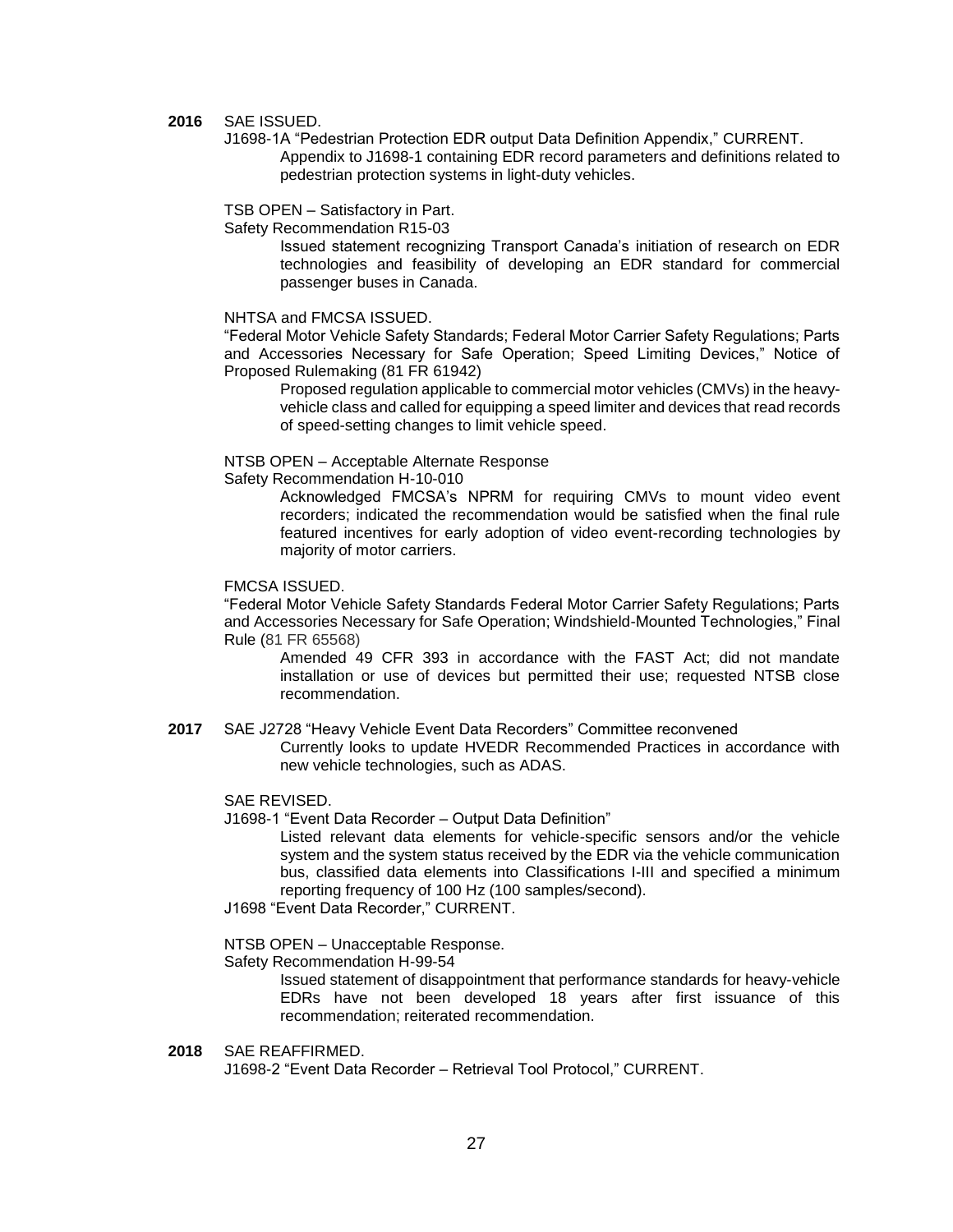TSB OPEN – Satisfactory in Part.

Safety Recommendation R15-03

Issued statement recognizing Transport Canada's start of research and the SAE Truck and Bus Event Data Recorder Committee's reactivation.

SAE REVISED.

J1698-1 "Event Data Recorder – Output Data Definition," CURRENT.

NTSB OPEN – Unacceptable Response.

Safety Recommendations H-99-54 and H-10-007

Issued statement recognizing continued lack of standards requiring the use of HVEDRs for school buses, transit buses and motorcoaches and indicated the safety expectations of bus passengers should parallel those of other commercial passenger transportation; given that crash-protected recorders have been required for years and even decades in some instances, reiterated H-99-54 and H-10-007 to NHTSA.

#### **SAE Standards Status Definitions<sup>25</sup>**

- **ISSUED** Initially published technical report; subject to a five-year review.
- **REVISED** Updated and re-published active technical report; subject to a five-year review.
- **CURRENT** Active version of technical report.
- **REAFFIRMED** Technical report reviewed by technical committee and determined current; subject to five-year review.

<sup>25</sup>Source: https://www.sae.org/standards/development/definitions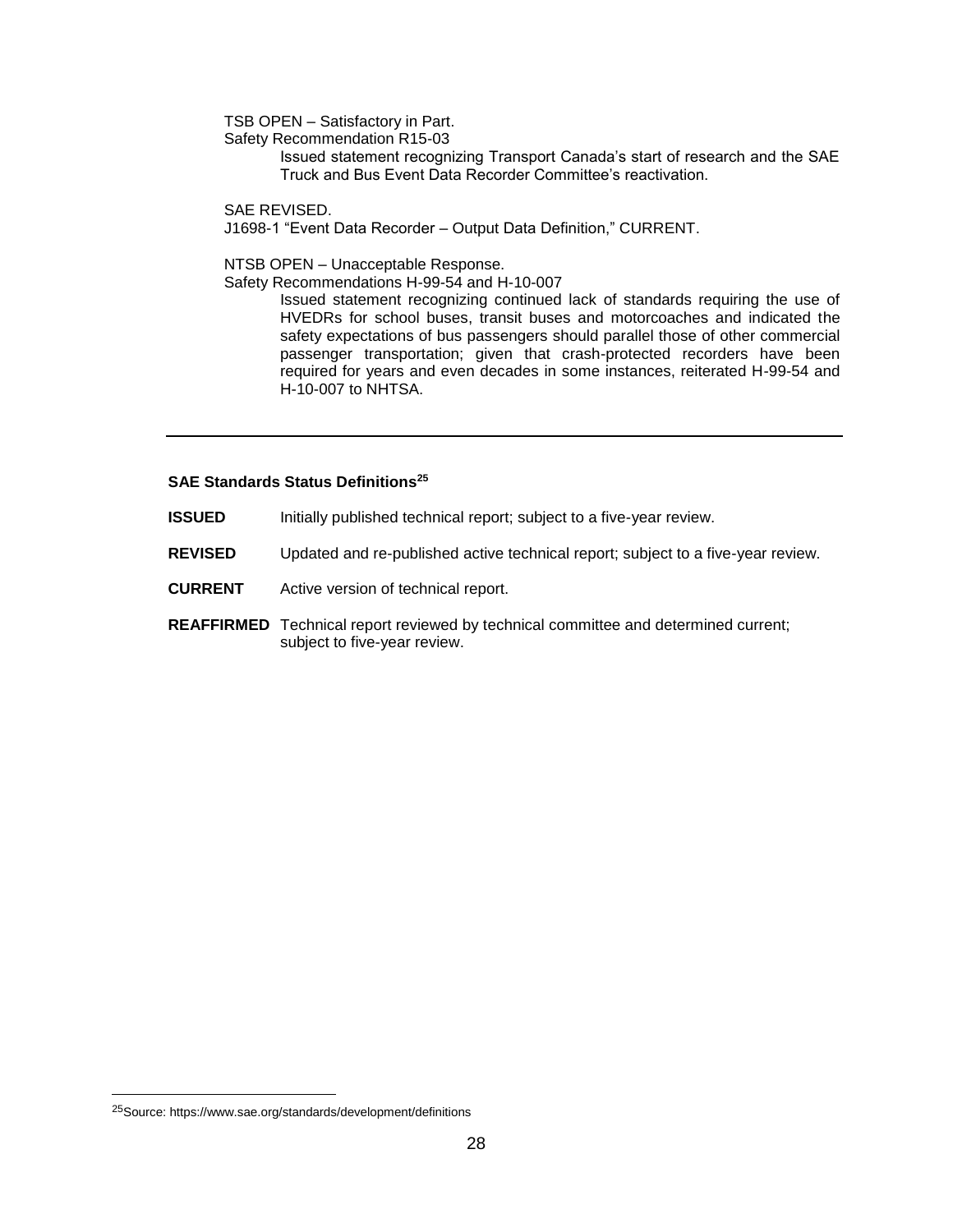## REFERENCES

- <span id="page-31-0"></span>Federal Motor Carrier Safety Administration, "Electronic Logging Devices and Hours of Service Supporting Documents," 49 CFR Parts 385, 386, 390, and 395, Docket No. FMCSA-2010- 0167, RIN 2126-AB20, *Federal Register 80*(241):78292-78416, Dec. 16, 2015.
- ---. *Electronic Logging Device (ELD) Test Plan and Procedures,* Report ver. 1, Apr. 25, 2016.
- ---. "Parts and Accessories Necessary for Safe Operation; Windshield-Mounted Technologies," 49 CFR Part 393, Docket No. FMCSA-2016-0234, RIN 2126-AB94, *Federal Register 81:*65568-65574, Oct. 24, 2016.
- Gabler, H. C., Gabauer, D. J., Newell, H. L., and O'Neill, M. E., *Use of Event Data Recorder (EDR) Technology for Highway Crash Data Analysis, Final Report*, NCHRP Project 17- 24, prepared for the Transportation Research Board of the National Academy of Sciences, Dec. 2004.
- Hynd, D., and McCarthy, M., *Study on the Benefits Resulting from the Installation of Event Data Recorders, Final Report,* prepared for European Commission, DG MOVE, Transport Research Laboratory Published Project Report No. PPR707, 2014.
- National Highway Traffic Safety Administration, "Event Data Recorders," 49 CFR Part 563, Docket No. NHTSA-2004-18029, RIN 2127-AI72, *Federal Register 69*(113):32932-32954, June 14, 2004.
- ---. "Event Data Recorders," 49 CFR Part 563, Docket No. NHTSA-2006-25666, RIN 2127-AI72, *Federal Register 71*(166):50998-51048, Aug. 28, 2006.
- ---. "Event Data Recorders," 49 CFR Part 563, Docket No. NHTSA-2012-0099, RIN 2127-AL14, *Federal Register 77*(154):47552-47557, Aug. 9, 2012.
- ---. *Motorcoach Safety Action Plan*, Report No. DOT HS 811 177, Docket No. NHTSA-2007- 28793, U.S. Department of Transportation, Nov. 2009.
- ---. "NHTSA Vehicle Safety and Fuel Economy Rulemaking and Research Priority Plan 2011- 2013," Docket No. NHTSA-2009-0108, Mar. 2011.
- National Transportation Safety Board, "Highway Accident Brief*,*" Accident No. HWY-00-FH011, Report No. NTSB/HAB-02/19, 2002.
- ---. "Safety Recommendation," https://www.ntsb.gov/SAFETY/SAFETY-RECS/\_layouts /ntsb.recsearch/Recommendation.aspx?Rec=H-04-026, accessed Mar. 2018.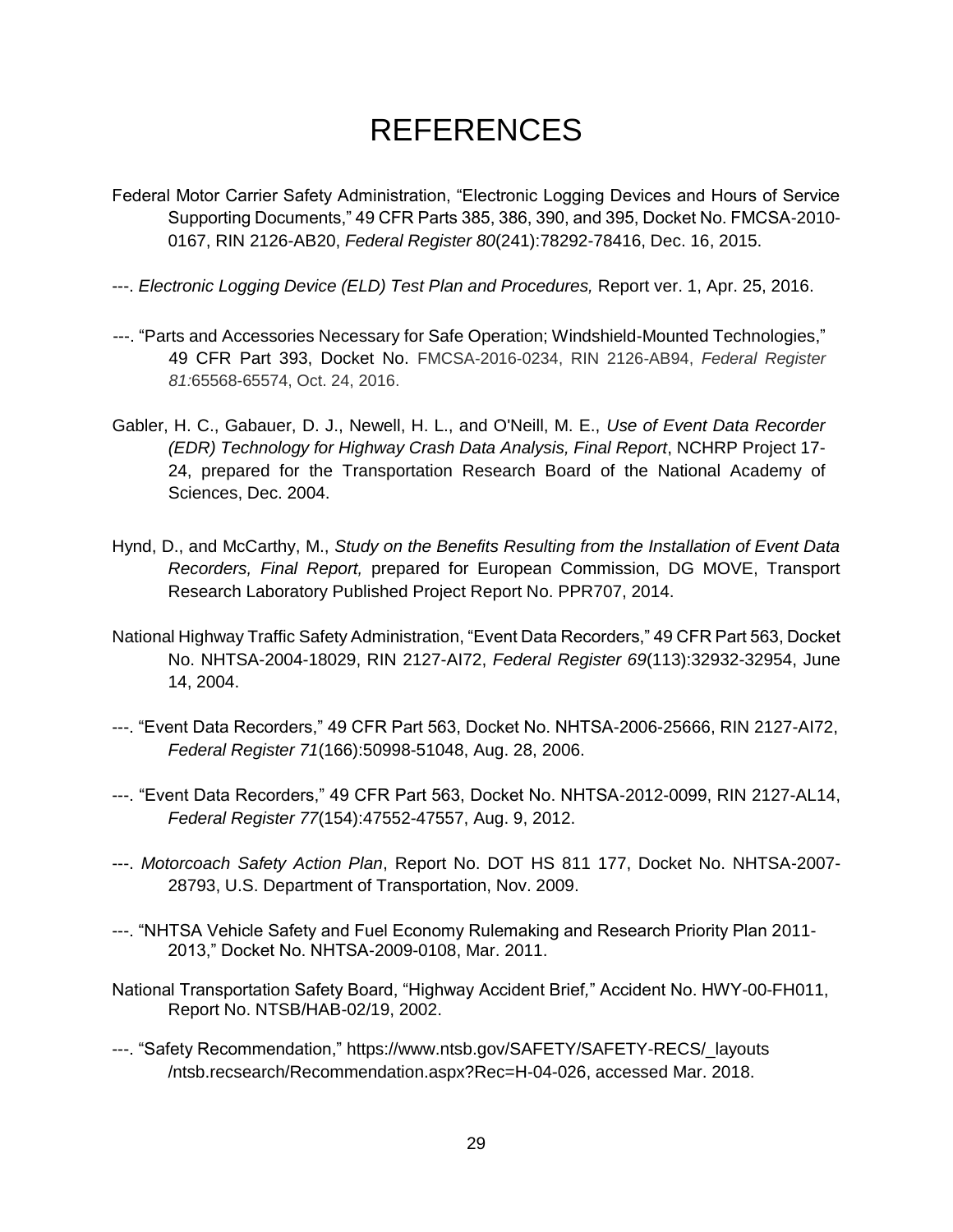- ---. "Safety Recommendation," https://www.ntsb.gov/safety/safety-recs/recletters/H-10-001- 007.pdf, accessed Feb. 2018.
- ---. "Safety Recommendation H-02-035," https://www.ntsb.gov/safety/safetyrecs/\_layouts/ntsb.recsearch/Recommendation.aspx?Rec=H-02-035, accessed Feb. 2018.
- ---. "Safety Recommendation H-10-010," https://www.ntsb.gov/\_layouts/ntsb.recsearch /Recommendation.aspx?Rec=H-10-010, accessed Mar. 2018.
- ---. "Safety Recommendation H-10-15," https://www.ntsb.gov/safety/safety-recs/\_layouts /ntsb.recsearch/Recommendation.aspx?Rec=H-10-015, accessed Mar. 2018.
- ---. "Safety Recommenation H-99-053," https://www.ntsb.gov/\_layouts/ntsb.recsearch /Recommendation.aspx?Rec=H-99-053, accessed Mar. 2018.
- ---. "Safety Recommenation H-99-054," https://www.ntsb.gov/\_layouts/ntsb.recsearch /Recommendation.aspx?Rec=H-99-054, accessed June 2018.
- NHTSA Event Data Recorders Working Group, *Event Data Recorders: Summary of Findings*, *Final Report,* No. NHTSA-1999-5218-9, U.S Department of Transportation, National Highway Traffic Safety Administration, Aug. 2001.
- ---. *Event Data Recorders: Summary of Findings, Final Report, Volume II: Supplemental Findings for Trucks, Motorcoaches, and School Buses*, Report No. DOT HS 809 432, U.S. Department of Transportation, National Highway Traffic Safety Administration, May 2002.
- Office of Regulatory Analysis and Evaluation, *FMVSS No. 405 Event Data Recorders (EDRs)*, *Preliminary Regulatory Evaluation*, prepared for National Highway Traffic Safety Administration, Nov. 2012.
- Owings, R. P., "Record of the National Highway Traffic Safety Administration (NHTSA) Event Data Recorder Working Group First Meeting," prepared for the Motor Vehicle Safety Research Advisory Committee, Crashworthiness Subcommittee, Washington DC, Oct. 2, 1998.
- SAE International, "Standards Status Definitions," https://www.sae.org/standards/development /definitions, accessed Jan. 2018.
- SAE International Recommended Practice, "Heavy Vehicle Event Data Recorder (HVEDR) Standard - Tier 1," SAE Standard J2728, Rev. June 2010.
- Schmidt-Cotta, R., *Vehicle Event Recording based on Intelligent Crash Assessment (VERONICA-II) Final Report,* prepared for European Commission, Directorate-General for Energy & Transport, EC Contract No. TREN-07-ST-S07.70764, June 2009.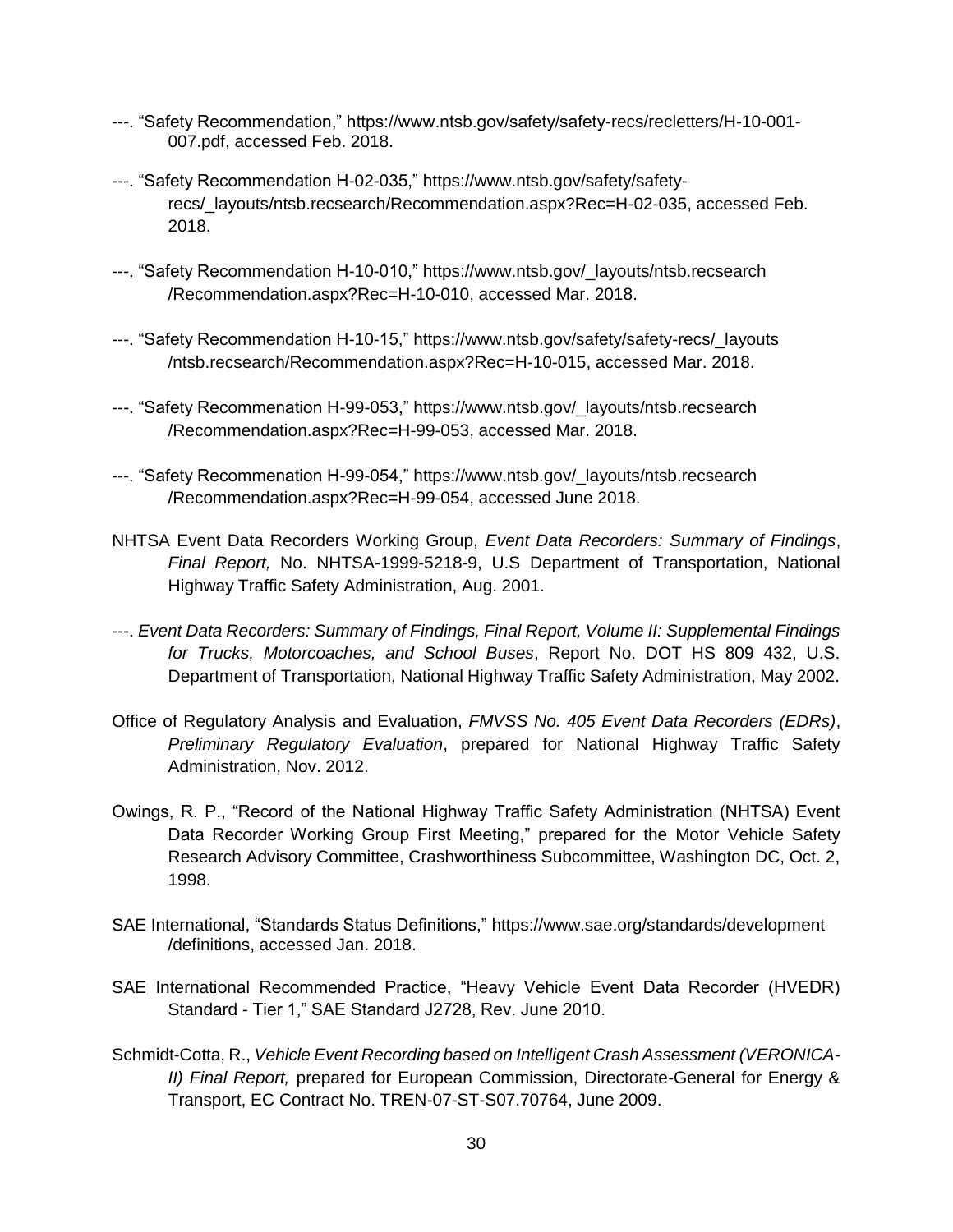- Schmidt-Cotta, R., Steffan, H., Kast, A., Labbett, S., and Brenner, M., *Vehicle Event Recording based on Intelligent Crash Assessment (VERONICA)*, prepared for European Commission, Directorate-General for Energy & Transport Agreement No. TREN-04-ST-S07.39597, Nov. 2006.
- Shadmi, Zeev, "Intelligent Transportation Systems in Israel: Bird's-eye View of Current Inventory and On-going Projects," Presentation at ITS Seminar INFRA 24359, Israel Ministry of Transport, 2006.
- Shakely, W.H., "NPRM to Mandate Event Data Recorders," National Highway Traffic Safety Administration, Memorandum to Docket No. NHTSA-2012-0177, Aug. 27, 2013.
- Toledo, T., and Lotan, T., "In-Vehicle Data Recorder for Evaluation of Driving Behavior Safety," *Transportation Research Record: Journal of the Transportation Research Board, 1953*:112-119*,* prepared for the Safety Data, Analysis, and Evaluation Committee, 2006.
- Transportation Safety Board of Canada, *Crossing Collision, Via Rail Canada Inc. Passenger Train No. 51, OC Transpo Double-Decker Bus No. 8017, Mile 3.30, Smiths Falls Subdivision, Ottawa, Ontario, 18 September 2013*, Railway Investigation Report No. R13T0192, Dec. 2015.
- ---. "Recommendation R15-03," http://www.bst-tsb.gc.ca/eng/recommandationsrecommendations/rail/2015 /rec-r1503.asp, accessed Mar. 2018.
- VDO Kienzle Sales and Services GmbH, *Unfalldatenspreicher (UDS) Accident Data Recorder - A Contribution to Road Safety,* 1998.
- Wang, Y., "National Road Safety Action Plan in China," presented at Sixth SHRP 2 Safety Research Symposium, Washington DC, July 14, 2011.
- Williams, J., *Delivering a Compliance Framework for Heavy Vehicle Telematics, Final Policy Paper*, prepared for National Transport Commission of Australia, June 2014, ISBN: 9781921604539.
- Wouters, P.I.J., and Bos, J.M.J, *The Impact of Driver Monitoring with Vehicle Data Recorders on Accident Occurrence; Methodology and Results of a Field Trial in Belgium and The Netherlands,* SWOV Institute for Road Safety Research Report No. R-97-8, 1997.
- ---. "Traffic Accident Reduction by Monitoring Driver Behavior with In-Car Data Recorders," *Accident Analysis and Prevention, 32:*643-650, 2000.